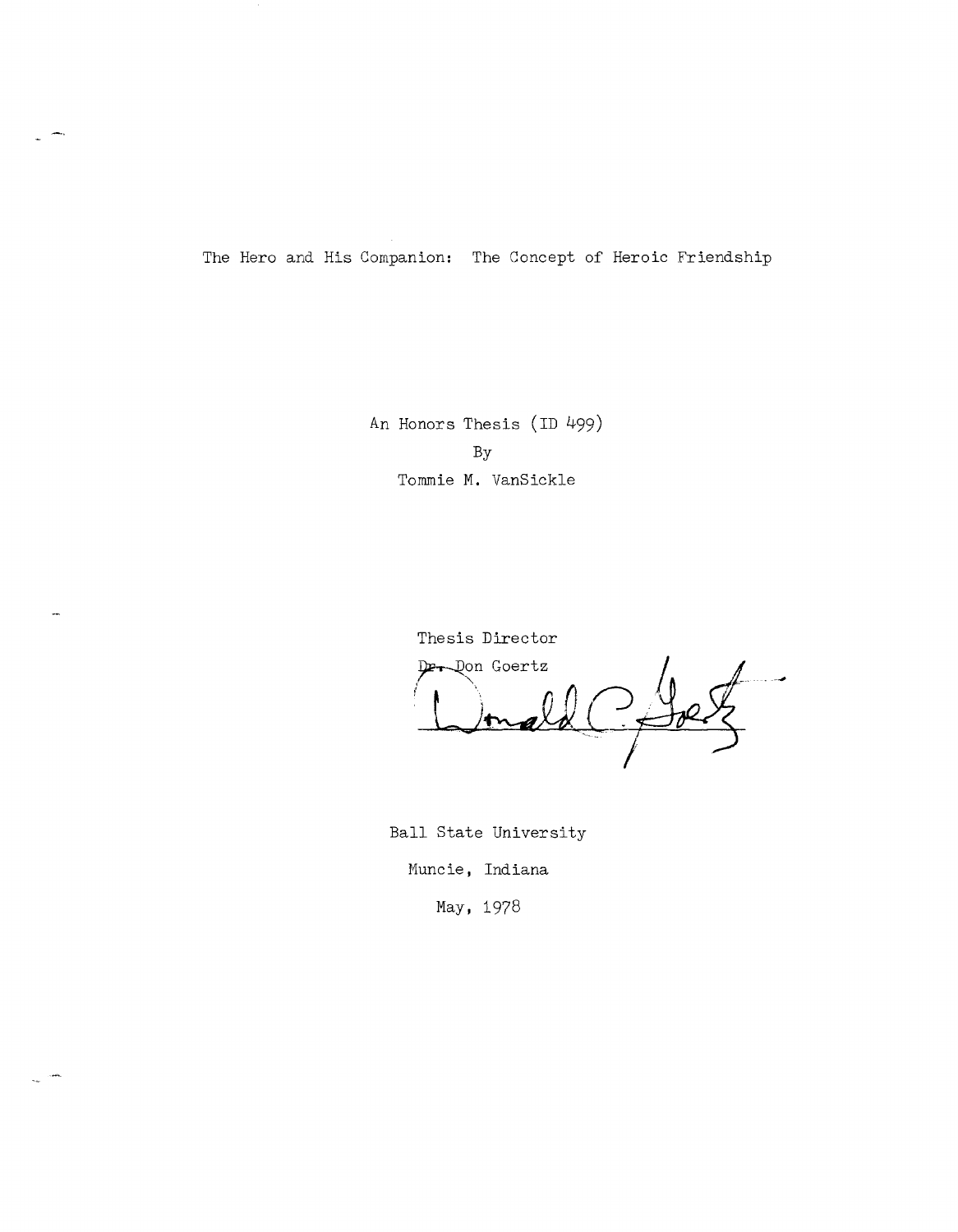$C_{\ell}C_{\mathcal{O}}$  !! ∽\`eor UD. 그림의역 , 74.  $\frac{1973}{18}$ 

The reading for a paper on the Hero and his Companion was - if not too expansive - certainly an entertaining and easy task. Presenting this rather nebulous notion (Heroic Friendship) in a cohesive and viable manner is, however, entirely different. The idea of Hero-Companion(s) has so many aspects that could be considered: the Hero-Companion relationship as it has progressed through the periods of literature, the relat ionship as indicative of contemporary ideas of friendship, and the relationship as an expression of homosexual love; to name a few. Concerning the last, Rictor Nortor: has presented an interesting work dealing with the tradition of homosexual literature which in turn touches upon the two former aspects. His work is not wholly concerned with the Hero-Companion, rather the expression of homosexual love itself. Certainly this is a part of some Hero-Companien relationships, but it is not totally so. Anyway, I hope with certain obvious limitations - to consider all three notions mentioned above, as they are somewhat inter-related. In addition, I shall deal only with the "epic" or "romance" (in some cases) hero and his companion. These are the heroes most directly involved with the folk/mythic traditions of the literatures they represent, which in turn have more bearing (I think) upon the basic social ideas the Hero and Companion represent.

"Heroic Friendship", that relationship between the Hero and his Companion, is a literary idea which seems to have been inspired, appropriately enough, the Heroic Age (comprising different periods for different peoples). It is an idea that existed among peoples whose national epics - if such existed - have not survived to this day. In fact, this idea was quite an institution (an institution that occurs in almost every Western culture as well as several non Indo-European cultures). George Vernadsky, for example, quotes Lucian to describe this type of friendship among various tribes of pre-Kievan Russia. Of the Scythians he quotes: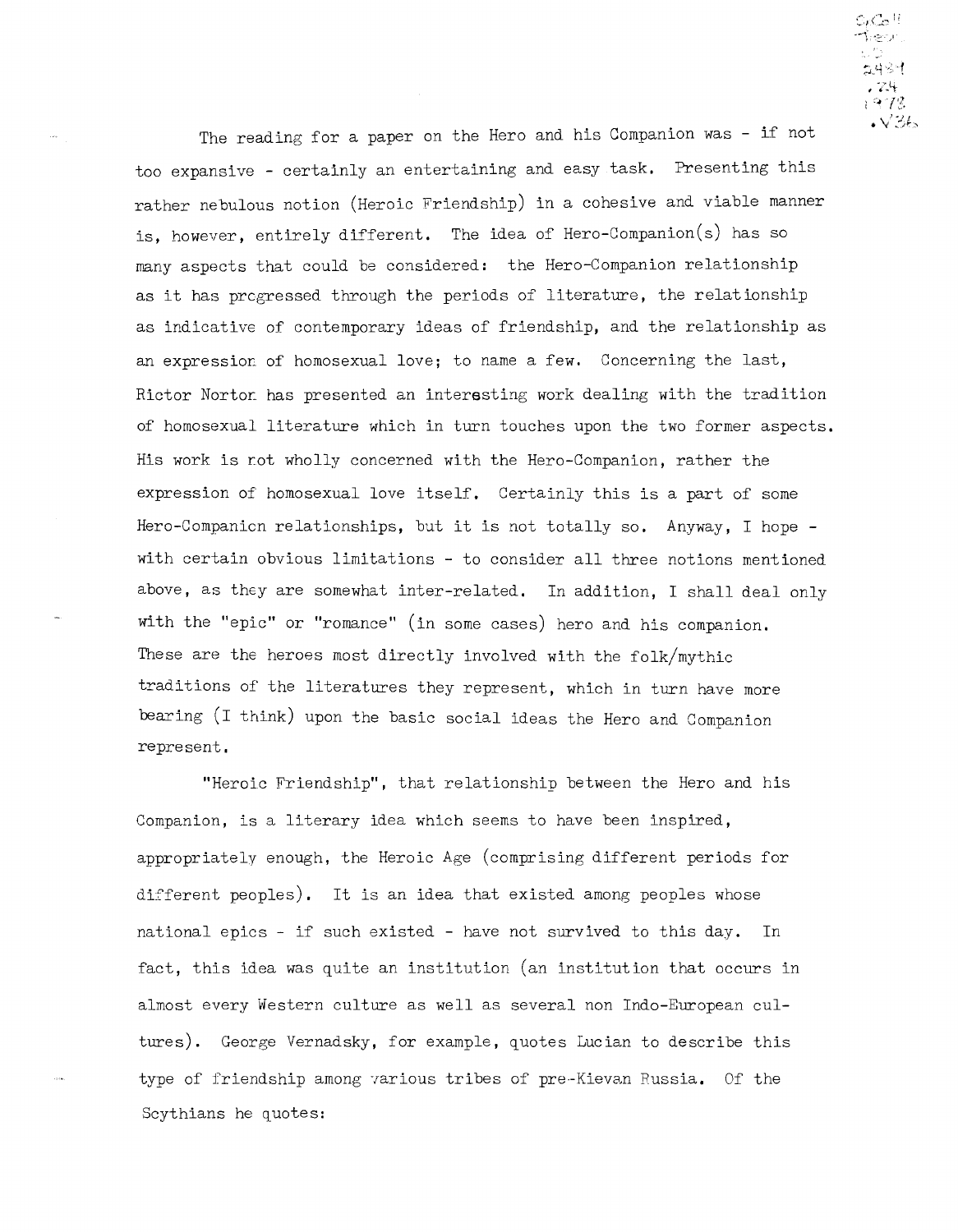'''When we see a brave man, capable of great achievement, we all make after him, and we think fit to behave in forming friendships as you do in seeking brides.  $\ldots$  . And when a man has singled out and is at last a friend, there ensues formal compact and the most solemn that we will not only live with one another but die, if need be, for each other; and we do just that. For once we have cut our fingers, Let the blood drip into a cup, dipped our swordpoints into it, and then, both at once, have set our lips to it and drunk, there is nothing thereafter that can dissolve the bond between us.<sup>'"1</sup>

Vernadsky also writes of "sworn brothers" as a cutsom common among the warriors of the Alans and Mongols "in search of glorious adventures."<sup>2</sup> He goes on to say "sacred friendship between two youthful heroes is a favourite theme in the epos of the Alans as well as in that of the Persians, the Turks and the Mongols. We find it also in Russian byliny and fairy tales. "3 (This brings to mind two tangents **--** in the lay of Igor's Campaign and among the early Russian city-states through the rise of Muscovy, the prince/tsar always had about him a special band of companions as a bodyguard, etc., called "druzhina," which is derived from "dryg" or "friend. " And who has not heard of "blood brothers" among the American Indians?) Incidentally, all these references point to the notion of "personal allegiance" that Hector Chadwick considers one of the attributes of the Heroic Age. I hope to come back to this later. In what may imply an even broader distribution of this type of friendship, Vernadsky  $(\text{quoting Lucian})$  tells of the manner by which the Scythians swore their sacred friendship (in a different context): allegiance - or friendship was sworn by the swearer placing his right foot upon a bull's hide on which sits the man to whom they swear fealty. Bulls are exceptionally important in the mythology of the Alans and Scythians as well as the Hittites and Teutons; further, the bull was a sacred animal in Mithraism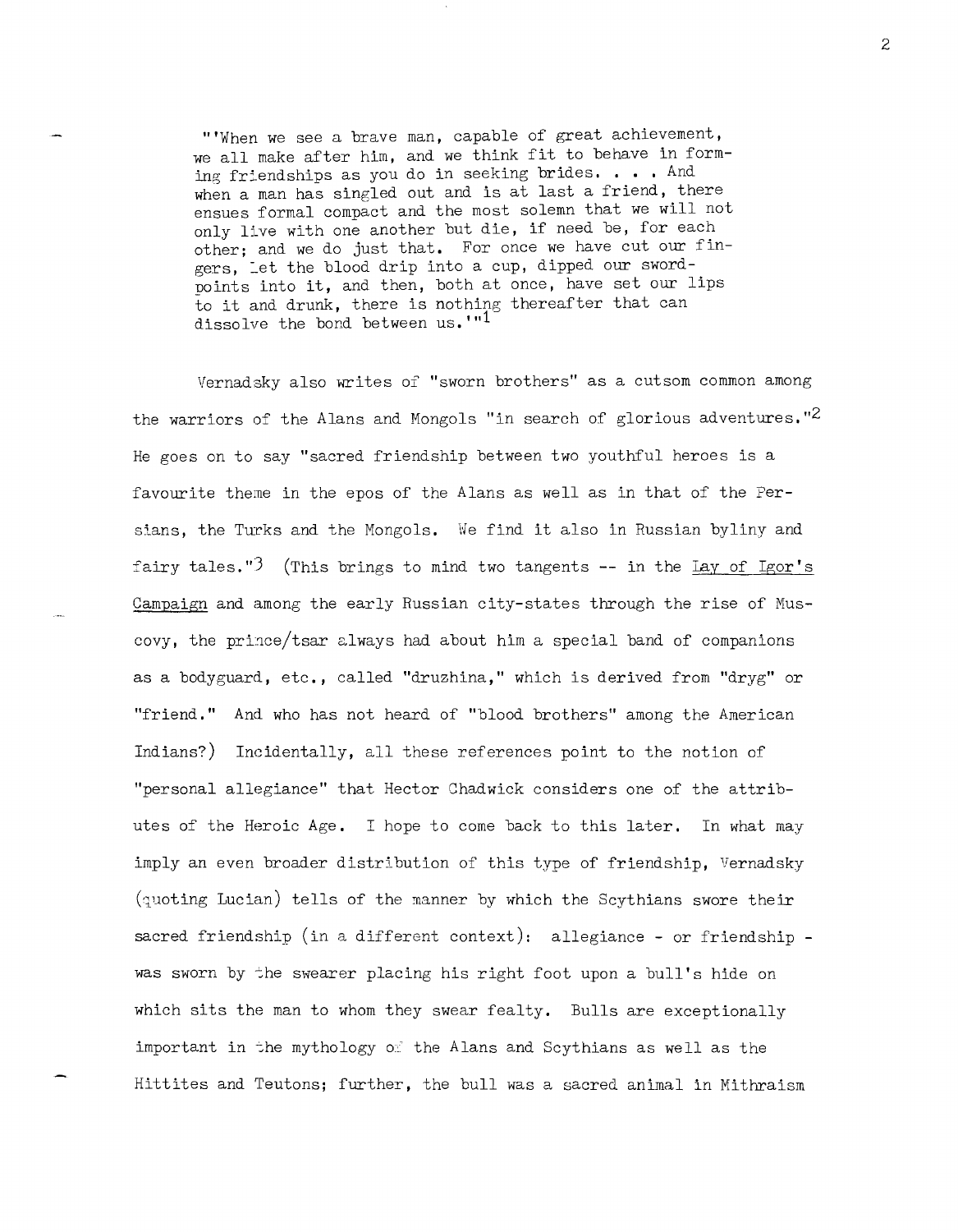(a religion very popular among the Roman Legionairies).  $4$ 

An interesting form of friendship - which could be considered an off-shoot of the Heroic - was documented by Robert Brain among the Bangwa of Africa. where "best friends are known as 'twins.'"<sup>5</sup> Among the Bangwa this idea of "twinship" exists from childhood through old age, remaining throughout an important part of the social structure:

"Youth who become friends exchange confidences, discuss their secret plans, hunt together, and plan their endless amorous adventures. The Bangwa speak of ideal friendship as one of reciprocity backed by moral, rather than supernatural and legal, sanctions. He is my friend 'because he is beautiful, because he is good. Although there is in fact a good deal of ceremonial courtesy and gift exchange, it is seen as a relationship of disinterested affection. Friends spend long hours in each other's company, holding hands, walking together in the market. For old men, friendships are particularly valued: the most bitter complaint of one old Bangwa man was that he had grown too old to have a friend left to gossip with."<sup>O</sup>

This is incredibly reminiscent of a number of characters in the Iliad - the last part brings old Phoinix to mind in particular.

The basic aspect of Heroic Friendship (essentially, it is Heroic Friendship) as a development of the Heroic Age, is the concept of personal allegiance. (While it violates the chronological order of the heroes I'd planned to consider, this is a perfect point to bring in Homer) Hector Munro Chadwick in his work The Heroic Age speaks of personal allegiance as an integral definition of "the Heroic Age" which, for the Greeks, he coincides with the Mycenaean Age and the period of the Trojan  $War.$  The characters of the Iliad, then, all the assorted heroes, embody this concept. And, while Achilleus and Patroklos are the most famous pair of friends in the epic, the other heroes, too, maintain this relationship. This allegiance is expressed most clearly in the sorties made by ooth Patroklos and Achilleus when each exhorts the troops on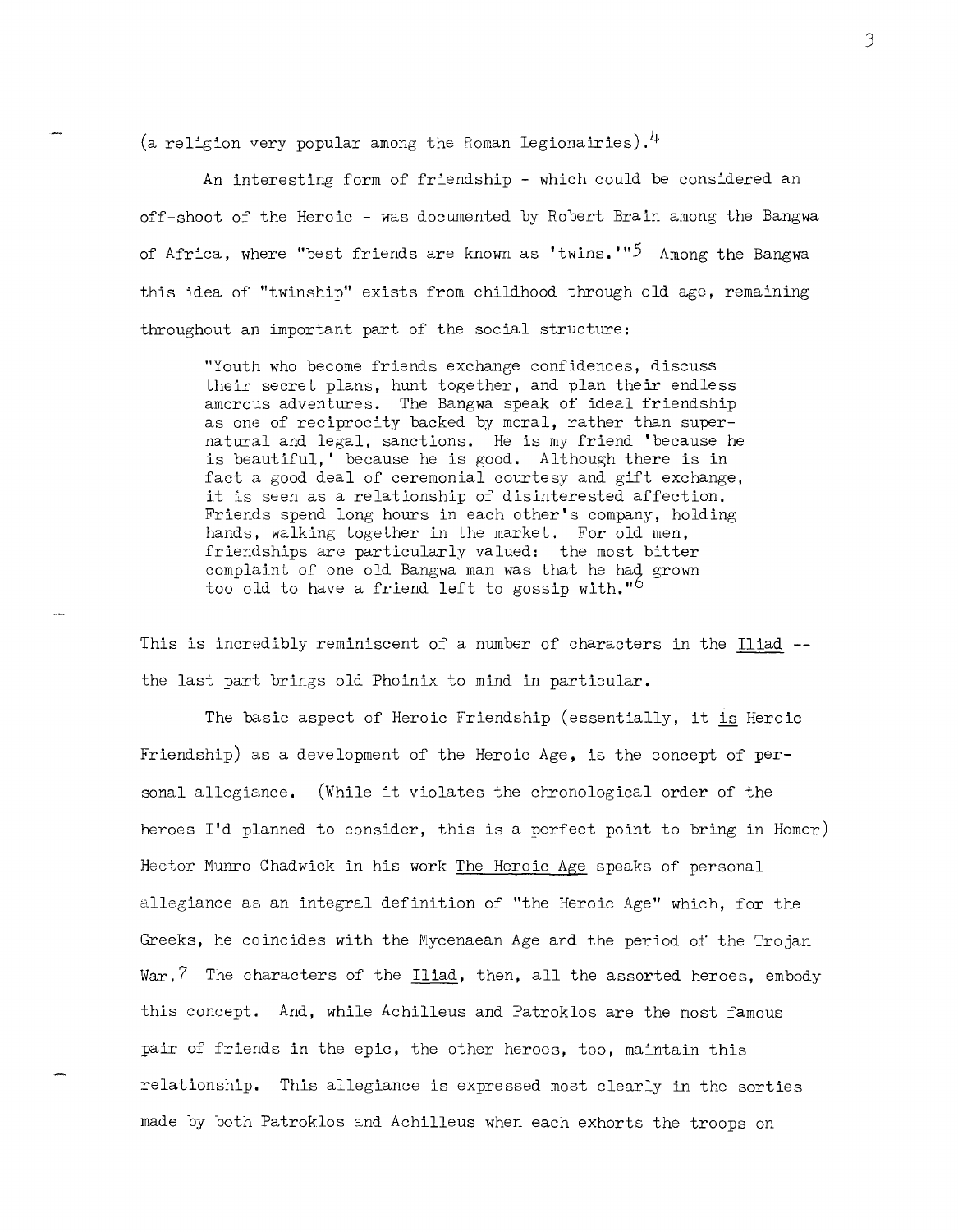behalf of his friend. (Incidentally, though no literature of epic proportions survives from the early Gauls, it may be assumed that the idea of Heroic Friendship existed among them. Chadwick cites that the principle of personal allegiance was very highly developed among the Gauls $^8$ and that their concepts of religion and immortality parallels closely those in the Heroic Ages of the Greeks and Teutons.  $9$  With this in mind, the presence of an "Achilleus" and "Patroklos" seems quite probable. One more example: Chadwick also tells us that personal allegiance is very prominent in the Serbian epic cycles of the battle of Kossovo, exemplified by the relationships of squires to lords and lords to kings.  $10$  This is quite similar to the relationships in the Iliad on the one hand and the Medieval romances on the other.) Continuing with the notion of personal allegiance as it figures in Heroic Friendship, Chadwick proposes the idea that the institution of a "comitatus" was more highly developed in the Teutonic Heroic Age than in the Greek due simply to the greater number of princes/nobles among the Greeks.<sup>11</sup> (note the number of Penelope's suitors on Ithaca where the population was probably never very great **--** this is also the example Chadwick uses). The idea of personal allegiance itself seems to have arisen from the fact that kingships in the Heroic Ages seem to have been based upon military prestige rather than on nationalities or tribes, with few exceptions. In the Iliad the only heroes of the "first rank" (as Chadwick puts it) with national kingdoms are Achilleus and Ajaz son of Oileus. Ideomeneus of Crete is a lesser hero, Odysseus is not called a king, and Agamemnon and Menelaos seem to rule over cities regardless of tribal affiliations or their location.

There are other factors involved in the concept of Heroic Friendship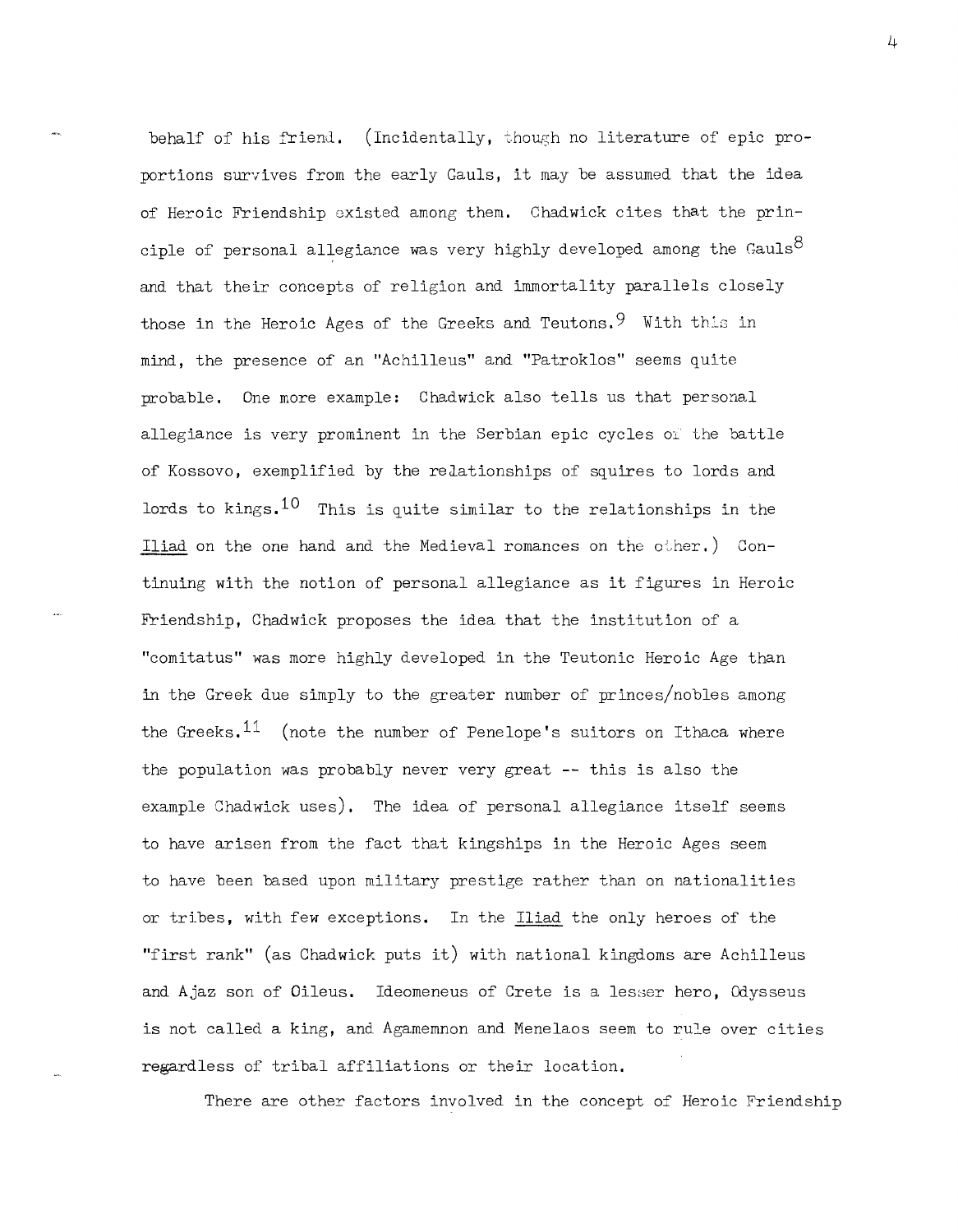besides personal allegiance, not the least of which is being heroic itself though not necessarily "epically" so. Herakles and Iolaos (who is certainly not an epic hero) became such paragons of Heroic Friendship - and here the presence of homosexual love enters - that numerous cults arose dedicated to the two,<sup>12</sup> including the Sacred Band of Thebes. (Farnell presents some interesting notions on the diffusion of this cult through Sicily and Sardinia). There is also the friendship between Theseus and Perithoos, which Rictor Norton sees as having homosexual connotations<sup>13</sup> (by the way. referring back to the Sacred Band of Thebes, Norton writes that "the patron saints of the monastery of Gembloux were the entire Sacred Band of Thebes. " $14$ ) It is interesting to note that Norton sees the concept of "comitatus" as a growth of the all-male hunting parties of prehistoric societies which in turn generated homosexual love and which he and Lionel Tiger, author of Men in Groups, consider to have preceded heterosexual love (as opposed to heterosexual sex).<sup>15</sup> He cites interesting examples in support of this that seem logical, but then he also claims Herakles' labours "were meant as testimonies" of his love with Eurystheus.  $16$ 

Having discussed briefly some of the background behind Heroic Friendship, I will now attempt to describe some examples of "Heroic Friends." I shall by no means do justice to all such friends - such as Theseus and Perithoos, or the proverbial Damon and Pythias - let alone to those I mention, but the basic concept will, I hope, be conveyed.

The first pair of Heroic Friends to consider - and perhaps the first pair in literature - are Gilgamesh and Enkidu. As a testimony of the concept of Heroic Friendship, these two are outstanding. To begin with, the friendship is a fated one in that Enkidu must die. This is a trait present in nearly all examples of Heroic Friendship until the romances of the Middle Ages, but by then the relationship between heroes had undergone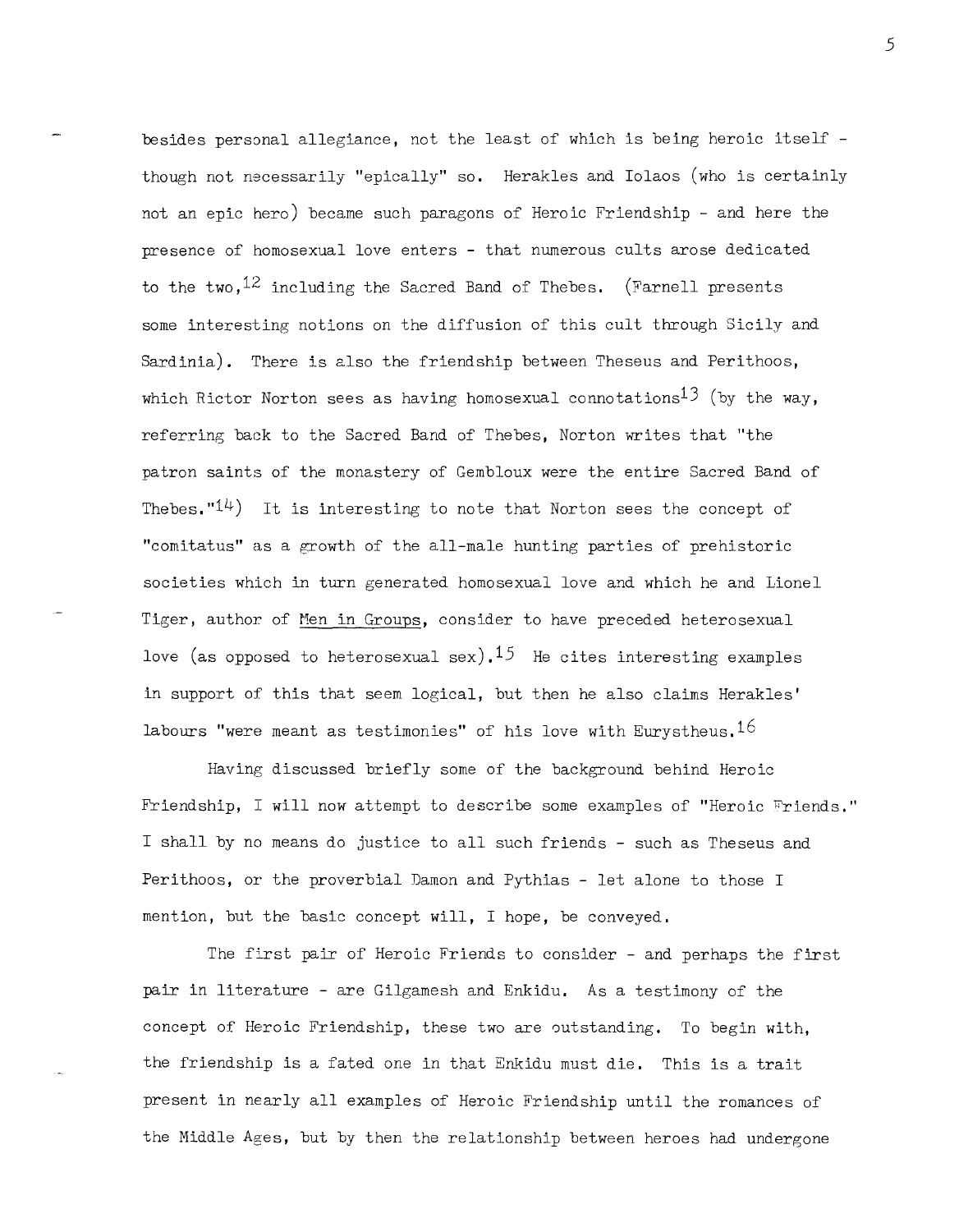certain alterations (Rictor Norton's previously mentioned book interprets this part of Heroic Friendship - indeed the whole relationship as part of what he refers to as the "Hylas Ritual." Agreed, traits and/or events he mentions do occur pretty much throughout, but his interpretations of them often appear quite convoluted; they are interesting, but I find it hard to accept most of them at face value). Anyway, Gilgamesh is the overly proud king-priest of Uruk while Enkidu is a giant-like figure only half man. Enkidu's reputation precedes him to Uruk from which Gilgamesh sends forth a prostitute, more or less to tame the creature. By the process of "association" with the prostitute Enkidu becomes a man, whereupon she persuades him to journey to Uruk. It is interesting that each quails at the mention of the other's name--they are fated to meet: at first, Enkidu to humble Gilgamesh, Gilgamesh to destroy Enkidu (The idea of one friend as a sort of moral restraint upon the other is quite common. It was essentially for this reason that Patroklos accompanies Achilleus to Troy). Following the struggle that ensues upon their first encounter, Gilgamesh and Enkidu become devoted friends.

Together, Gilagamesh and Enkidu undertake several adventure, killing Humbaba and the Bull of Heaven. Ishtar, as the goddess of Love, seems intent upon separating the two friends, finally calling down a curse upon the slayer of the Bull of Heaven (it is Enkidu' s sword which does the deed). Enkidu replies to this by throwing the Bull's right thigh in her face and crying "I would tear you just like this/If I could catch you!"<sup>17</sup> Since it was Ishtar who had the Bull sent to earth (in response to Gilgamesh's refusal to her) this rebuke by Enkidu is doubly insulting. For this, Enkidu is doomed--Gilgamesh is spared as he is part god. The wound Enkidu suffered in the battle with Humbaba worsens and he dies, introducing the most touching lines of the epic, and among the most touching in all literature: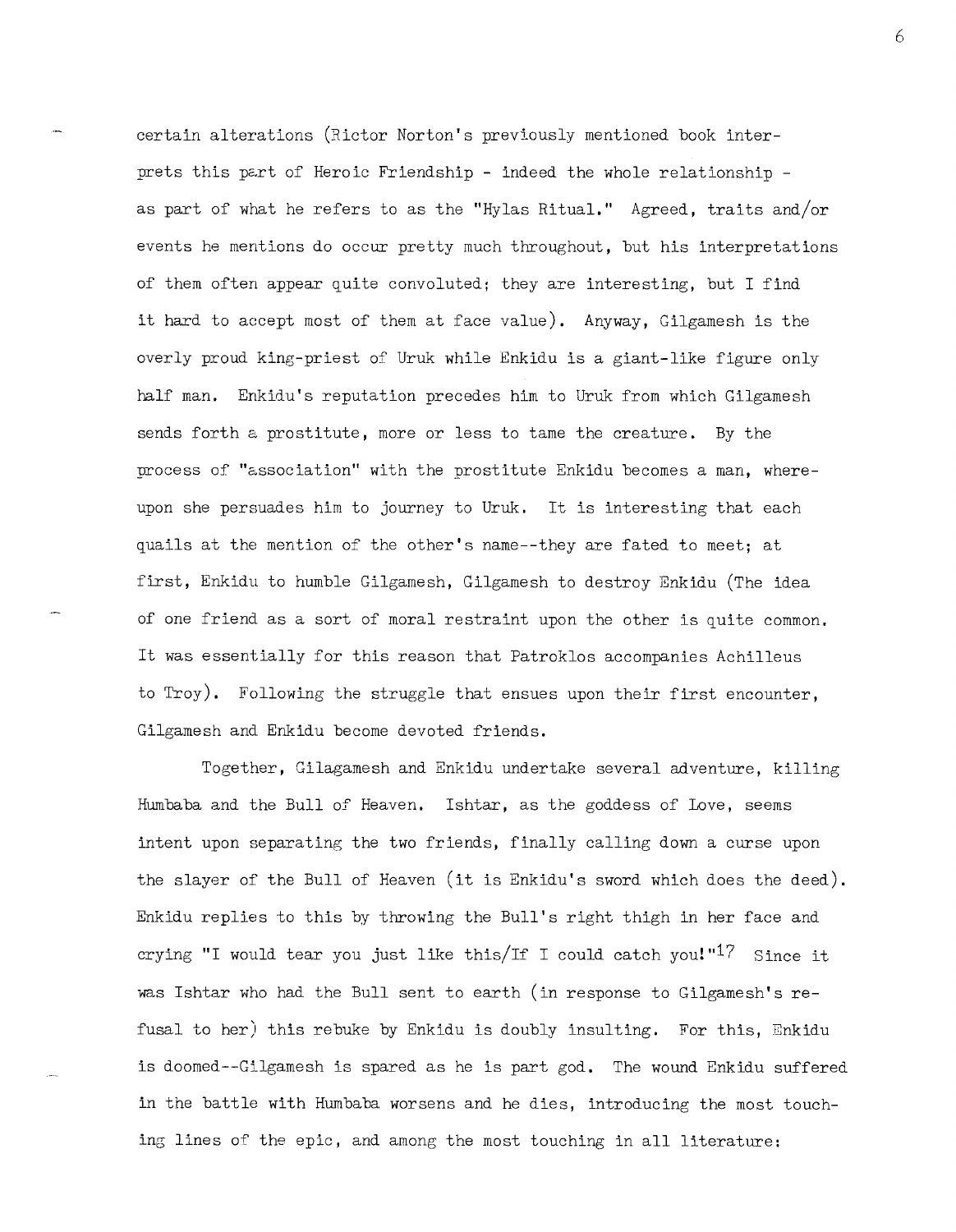"He looked at Gilgamesh, and said: You will be left alone, unable to understand In a world where nothing lives anymore As you thought it did. Nothing like yourself, everything like dead Clay before the river makes the plants Burst out along its beads, dead and... He became bitter in his tone again: Because of her. She made me see Things as a man, and a man sees death in things. That is what it is to be a man. You'll know When you have lost the strength to see The way you once did. You'll be alone and wander looking for that life that's gone or some Eternal life you have to find. He drew closer to his friend's face. My pain is that my eyes and ears No longer see and hear the same As yours do. Your eyes have changed. You are crying. You never cried before. It's not like you. Why am I to die, You to wander on alone? Is that the way it is with friends? Gilgamesh sat hushed as his friend's eyes stilled. In his silence he reached out To toueh the friend whom he had lost.

Gilgamesh wept bitterly for his friend. He felt himself now singled out for loss Apart from everyone else. The word Enkidu Roamed through every thought Like a hungry animal through empty lairs In search of food. The only nourishment He knew was grief, endless in its hidden source Yet never ending hunger. All that is left to one who grieves Is convalescence. No change of heart or spiritual Conversion, for the heart has changed And the soul has been converted To a thing that sees How much it costs to lose a friend it loved. It has grown past conversion to a world Few enter without tasting loss In which one spends a long time waiting For something to move one to proceed. It is that inner atmosphere that has An unfamiliar gravity or none at all Where words are flung out in the air but stay Motionless without an answer, Hovering about one's lips Or arguing back to haunt The memory with what one failed to say,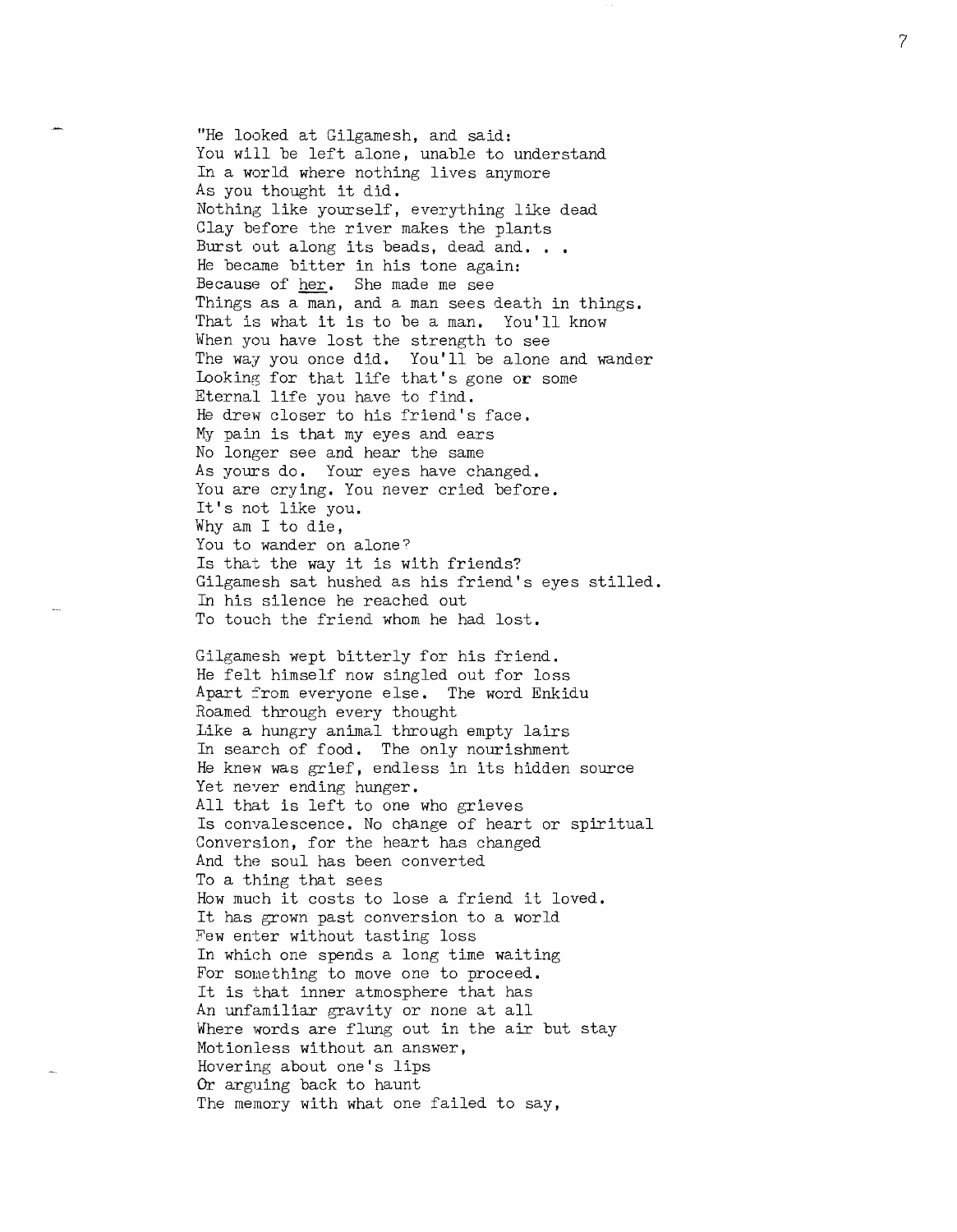Until one learns accpetance of the silence Amidst the new debris Or turns again to grief As the only source of privacy, Alone with someone loved. It could go on for years and years, And has, for centuries, For being human holds a special grief Of privacy within the universe That yearns and waits to be retouched By someone who can take away The memory of death."<sup>18</sup>

Such is the grief and devotion of Gilgamesh that he undertakes the great quest: finding a way to restore Enkidu to life.

"The bored know nothing of this agony Waiting for diversion they have never lost. Death had taken the direction he had gained. He was no more eking But just a man who now had lost his way Yet had a greater passion to withdraw Into a deeper isolation. Had, Perhaps insane, he tried To bring Enkidu back to life To end his bitterness, His fear of death. His life became a quest To find the secret of eternal life Which he might carry back to give his friend. " $19$ 

Gilgamesh therefore passes over the "waters of the dead," to Utnapishtim, in his search. Upon briefly speaking of his grief, Gilgamesh is told by Utnapishtim what could be considered the definition of Friendship:

"Friendship is vowing toward immortality And does not know the passing away of beauty (Though take care!) Because it aims for the spirit. Many years ago through loss I learned That love is wrung from our inmost heart Until only the loved one is and we are not."20

Prompted by his wife, Utnapishtim tells Gilgamesh the means whereby he might restore Enkidu to life. Gilgamesh acquires the needed plant and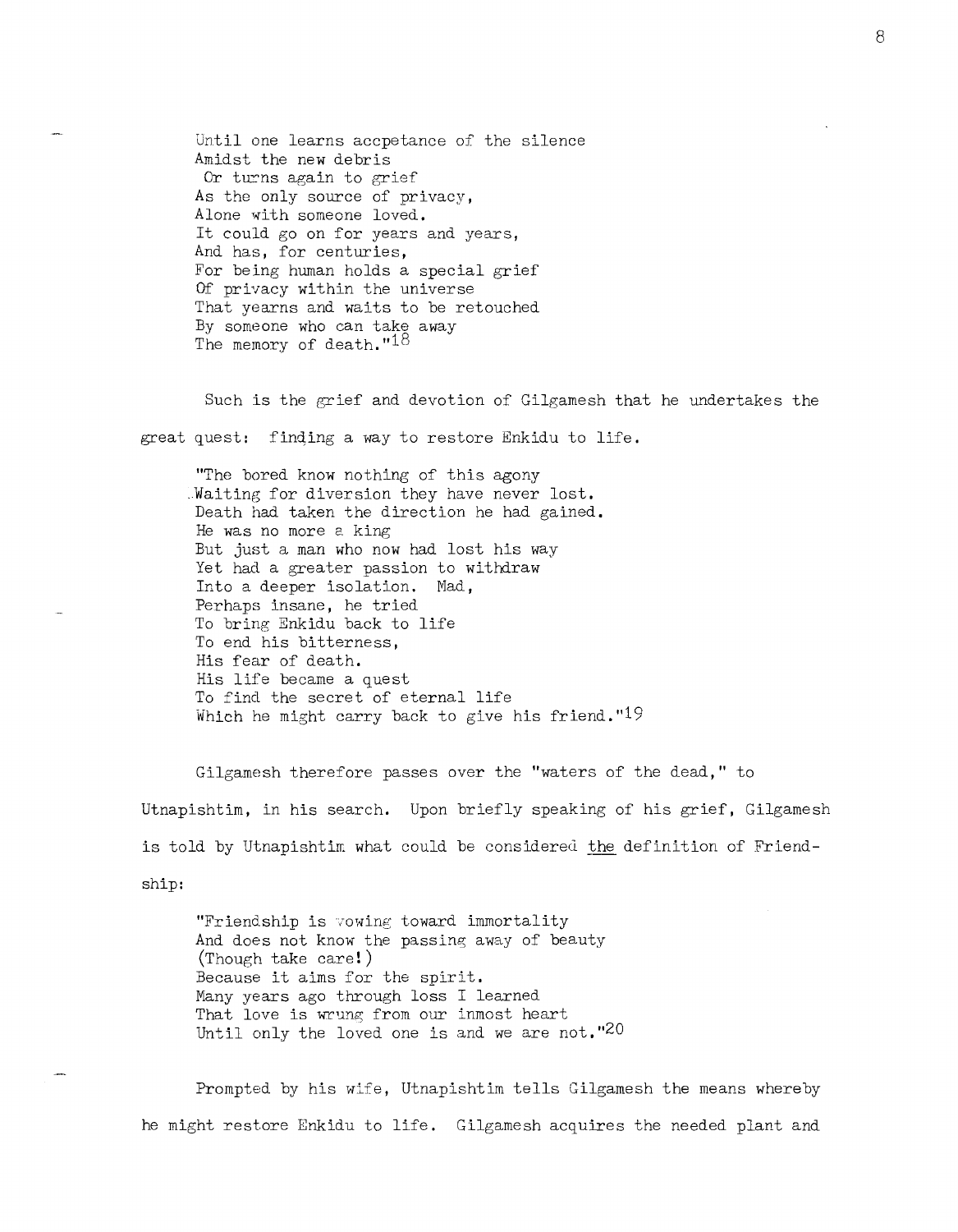returns across the waters of the dead but Fate, as always, is inexorable -

if not cruel:

"Urshanabi guided the ecstatic man away To the other shore, and when they parted Gilgamesh was alone again, but not With the loneliness or the memory of death. He stopped to drink and rest beside a pool And soom undressed and let himself slip in The water quietly until he was refreshed, Leaving the plant unguarded on the ground. A serpent had smelled its sweet fragrance and saw Its chance to come from the water, and devoured The plant, shedding its skin as slough. When Gilgamesh rose from the pool, His naked body glistening and refreshed, The plant was gone; the discarded skin Of a serpent was all he saw. He sat Down on the ground, and wept.  $"^{21}$ 

With but a little imagination, one can see in the friendship of Achilleus and Patroklos a parallel to that of Gilgamesh and Enkidu. Like Enkidu though under different circumstances - Patroklos is sent as something of a restraint upon Achilleus (which, when one considers the Greek ideal of friendship, fits the fact that Patroklos was the elder of the two). Of the friendships among the heroes in the Iliad, that of Patroklos and Achilleus is - for obvious reasons - the most developed. (It is helpful here to consider also the relationship of Alexander and Hepaistion which Mary Renault so vividly recreated in her books, and in which we see something of Alexander's emulation of Achilleus) The story of these two Heroic Friends is well known and need not be gone into here beyond a few statements about their relationship.

It is periodically argued whether or not the friendship between Achilleus and Patroklos entered into the realm of a sexual relationship and,depending upon one's stance, the passages of Achilleus' lamentations for Patroklos are often cited. The presence of any sexually based - or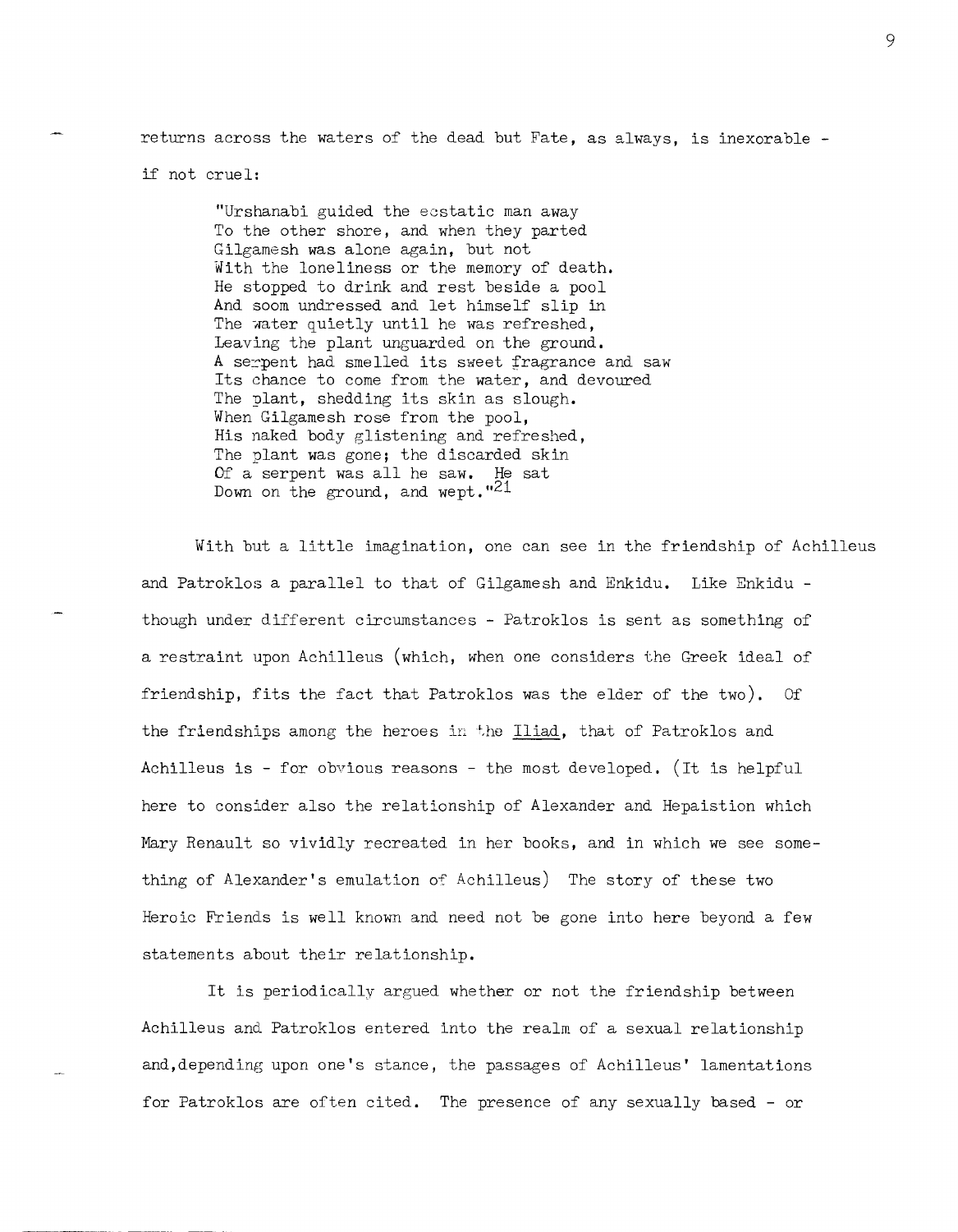expressed - affection irrelevant in my opinion given what is generally known of the mores of the Greeks, although the "evidence" seems to argue a little more for than against. This is something, however, that is not unique with respect to other examples of Heroic Friendship. Such ambiguity could be raised about virtually all of them if one so chose to pursue the matter and - after a fashion - this is what makes the friendship of Achilleus and Patroklos important (beyond its influence upon Plato and hence such people as Montaigne and Bacon--which I hope to go into later). One of the essential features of Heroic Friendship is the idea of personal allegiance which has already been frequently mentioned. With Heroic Friendship as opposed to merely a trait of the "Heroic Age," however, this concept is intensified to such a pitch/depth of loyalty as to resemble a marriage of sorts (cf. the Scythians above):

"In both hands he caught up the grimy dust, and poured it over his head and face, and fouled his handsome countenance, and the black ashes were scattered over his immortal tunic. And he himself, mightily in his might, in the dust lay at length, and took and tore at his hair with his hands, and defiled it. On the other side Antilochus mourned with him, letting the tears fall, and held the hands of Achilleus as he grieved in his proud heart, fearing Achilleus might cut his throat with the iron. $122$ 

"Then sighing heavily Achilleus of the swift feet answered her: 'Ny mother, all these things the Olympians brought to accomplishment. But what pleasure is this to me, since my dear companion has perished, Patroklos, whom I loved beyond all other companions, as well as my ovm. life. I have lost him. . .' ,,23

". . . Meanwhile the Achaians mourned all night in lamentation over Patroklos. Peleus' son led the thronging chant of their lamentation, and laid his manslaughtering hands over the chest of his dear friend with outbursts of incessant grief. As some great bearded lion when some man, a deer hunter, has stolen his cubs away from him out of the close wood; the lion comes back too late, and is anguished and turns into many valleys quartering after the man's trail on the chance of finding him, and taken with bitter anger,  $\ldots$  ...<sup>124</sup>

Indeed, at one point, Achilleus' mourning for Patroklos is likened to that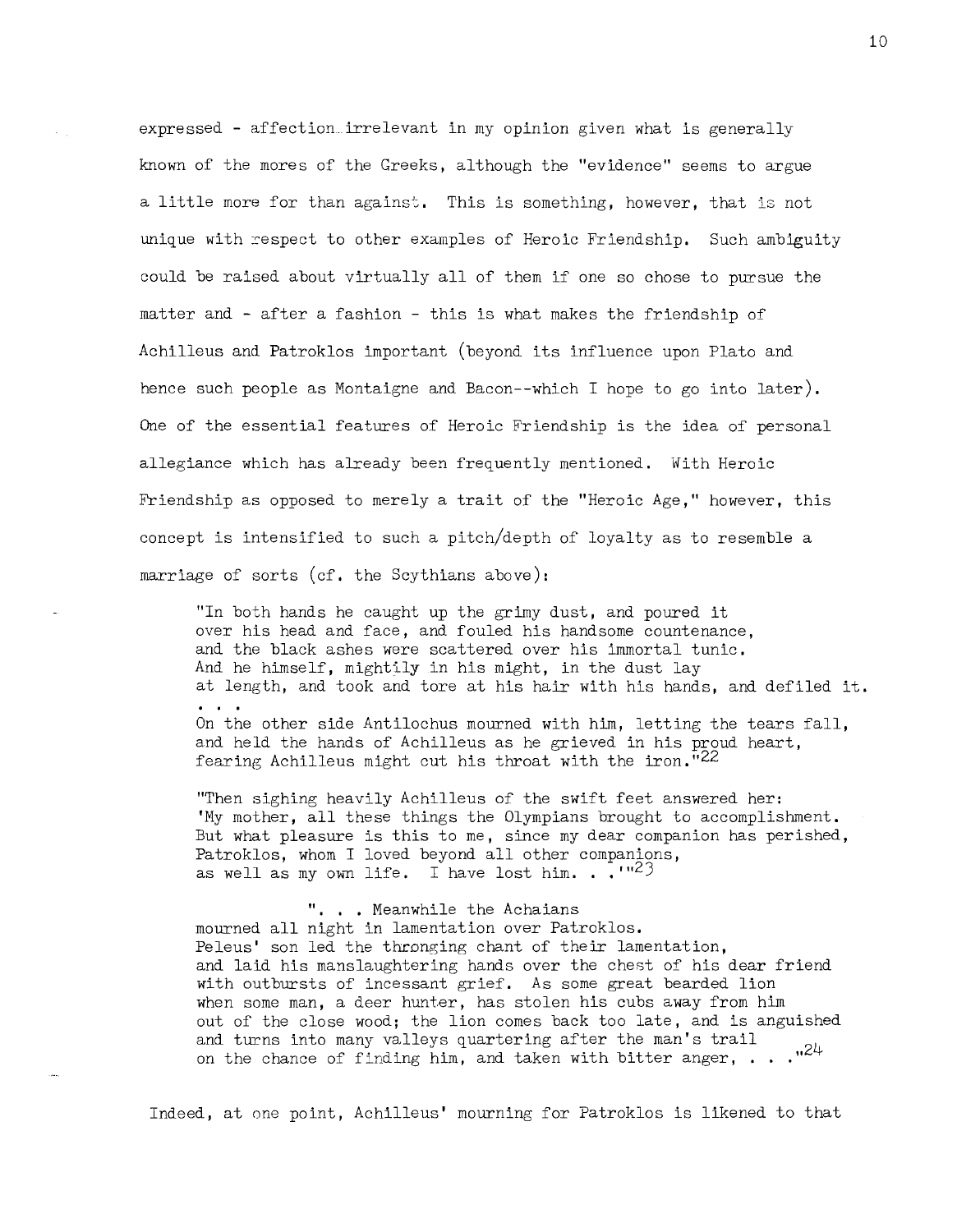of a wife for her husband. All Heroic Friendships are marked by this intense love that supercedes even the love the hero has for his wife (if one exists). In fact, with Herakles, as wife, however hotly he pursued her, always took a distant back seat to his heroic companions (but then, Herakles' heroic relationships are more often considered homosexual than Achilleus', e.g. Herakles and Iolaos, mentioned above). And, again, there is the more or less historic example of Alexander and Hephaistion.

On to the Middle Ages. Of the Heroic Friendships in Medieval literature, Roland and Oliver usually spring to mind. The Song of Roland, however, was a work with which I was singularly unimpressed. Furthermore, I feel Roland and Oliver are rather minor as examples of Heroic Friendship: within the epic itself the characters seem to be secondary to the theme of Christian versus Moslem (common to much of Medieval literature). A certain sense of personal loyalty does come through in the battle in which both Roland and Oliver are killed; but Medieval heroes fit a basic stereotype, and there is a much better example of Heroic Friendship for all the heroes, Roland and Oliver, the knights of the Nibelung tale, and even the knights of Arthur: Tariel and Avt'handil, the heroes of The Knight in the Panther Skin, the Medieval epic of Georgia. The Knight in the Panther Skin is not only more entertaining than Song of Roland (and more affected), it presents a feature rather unique to the era--the Friends are of different faiths.

The poem of the Knight is full of Medieval conventions such as chaste, courtly love and quests, fantastic battles, and, of course, chivalry. (It is more a romance than an epic, but as either one it is a work of literature greatly neglected.) Our two knights are quite larger than life (one wonders how Launcelot would have fared against them before he lost his own chastity) which fits with the tradition of epic heroes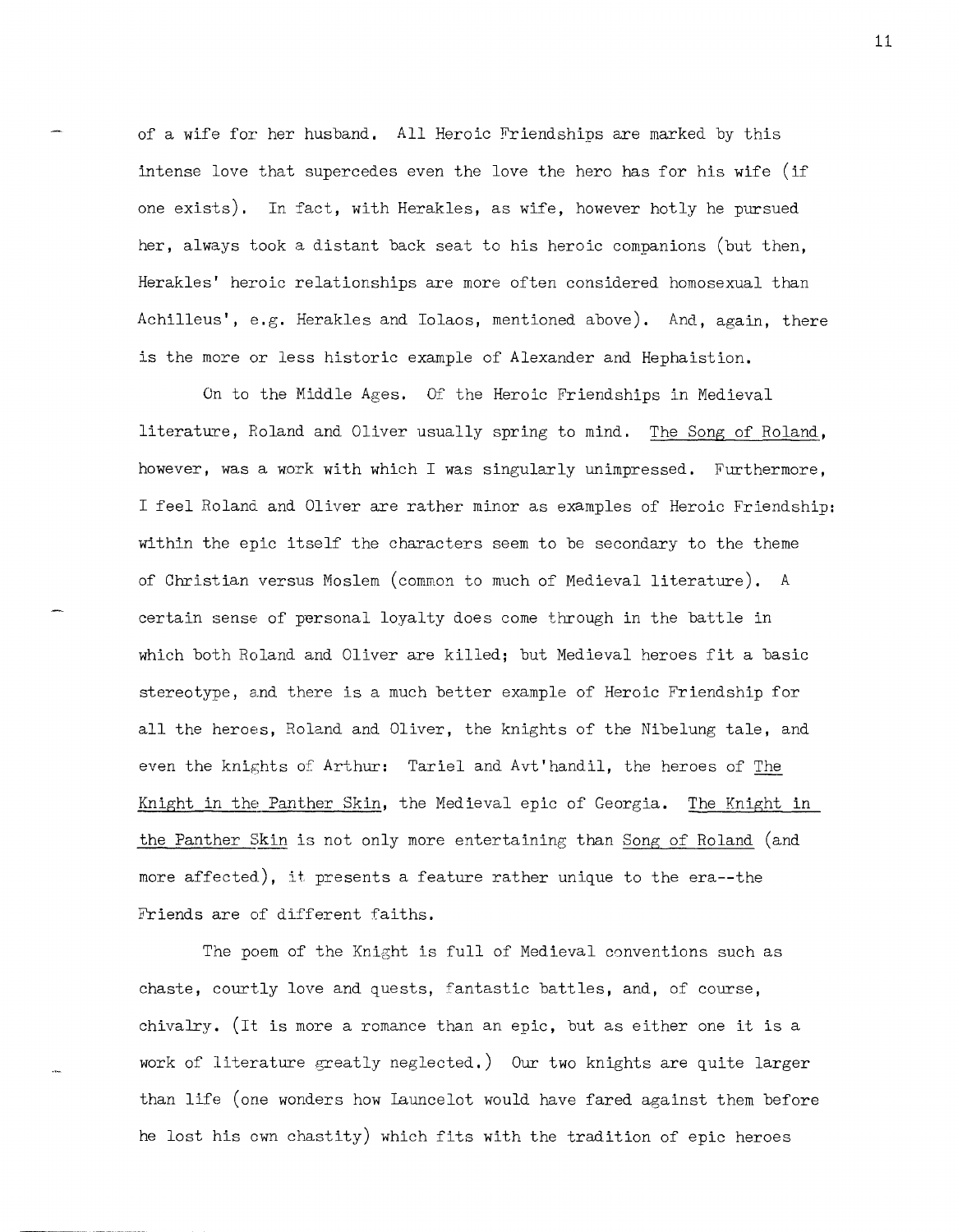and they are among the few Friends whose relationship does not end in tragedy (this really makes it a romance).

The poem begins when King Rostevan, his champion the knight Avt' handil, and their followers - while out on a hunt - meet a mysterious, mournful-looking man clad in a panther skin (Tariel--hence the title of the work). Rostevan sends servants to inquire of Tariel his name and story, but the knight slays them without a word. This happens several times, Rostevan waxing wroth all the while, till Tariel leaves and loses the band of hunters pursuing him. Rostevan falls into a fit of melancholy so Avt'handil, fascinated by the mysterious knight, slips off (against the wishes of his king--which presages the transfer of a greater loyalty by Avt'handil to Tariel). After a very long search, Avt' handil has found the lair of Tariel, for he is living in a cave he cleared of evil djinns with a servant girl (the maid of Tariel's love). The maid finally prevails upon Tariel to tell his story to Avt'handil, the upshot of which is his love has been stolen from him (there are political events as well, but they are not overly important at this point). So great is Tariel's grief that he becomes mad and dons the skin of a panther rather than wear his "knightly armour." There is a certain amount of ambiguity here; madness seems to have been a big deal in Medieval literature (sort of the chivalrous thing to do when mourning for one's love) and Tariel may have purposefully taken up madness - or at least assumed it. Avt'handil, who has been separated from his own love during his search for Tariel, identifies with the story personally in addition to being greatly moved by the tragedy of this beautiful knight itself (both of Rustaveli's knights are veritable paragons of beauty, as well as their ladies). Avt' handil immediately offers his (almost sacred) friendship and assistance in finding Tariel's betrothed (the maid had earlier mentioned Tariel's need for such, for the sake of his sanity).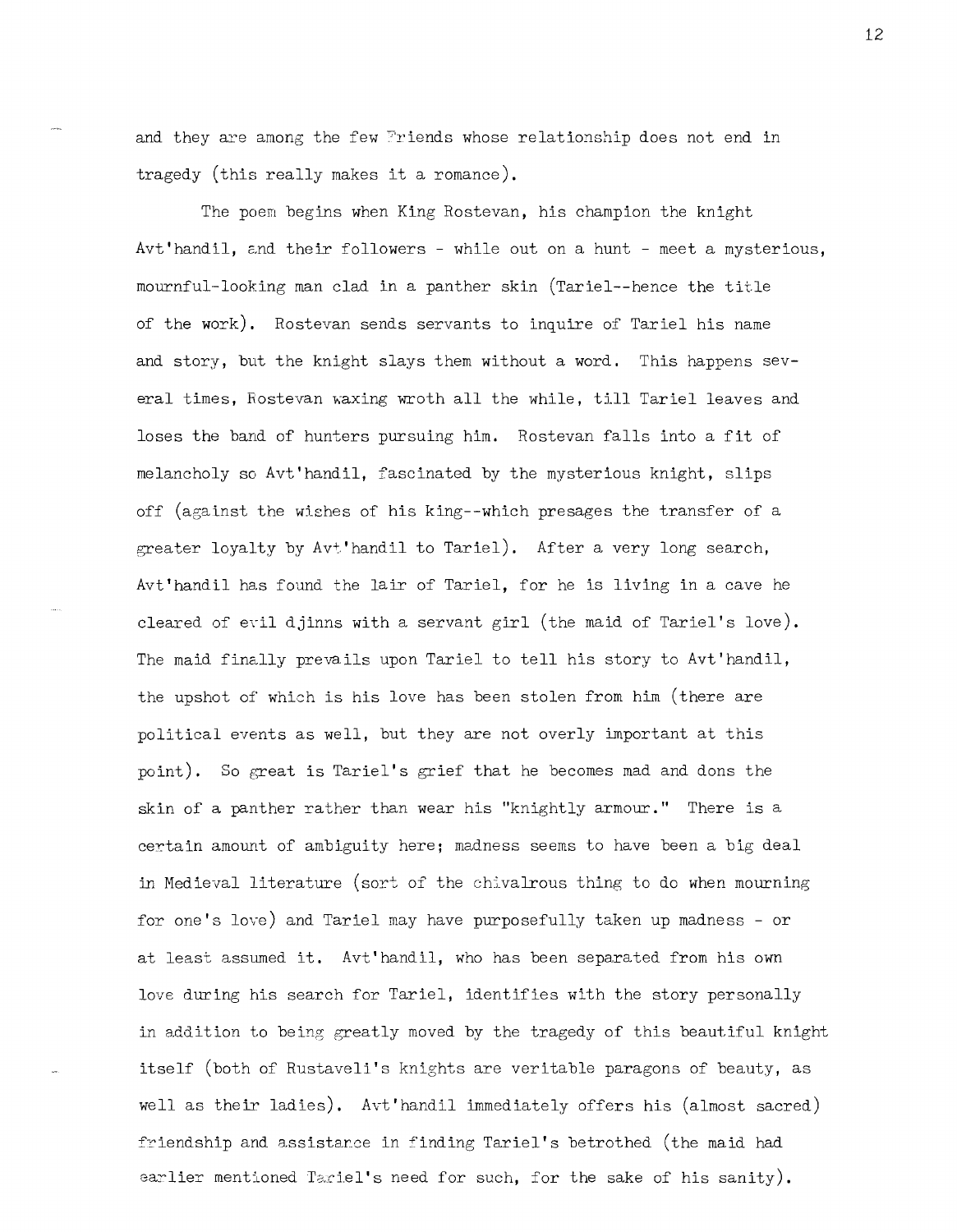later, Avt'handil sums up this friendship when he leaves the court of Rostevan to begin his quest for Tariel's lady:

"... 'Who has confidence in a rash man? He for my sake sacrifices himself to be burned, he who must not be burned. I have appointed the time of my return; I have promised him to sacrifice myself for him Tariel. I swear it by my sun whom I contemplate as a sun! 'A friend should spare himself no trouble for his friend's sake, he should give heart for heart, love as a road and a bridge. Then, again the grief of his beloved should be a great grief to a lover. Lo! without him my joy is nought to me and myself I hold of no account. "25

Avt'handil's own betrothed, Thinatin, realises the importance of this bond. She replies to Avt'handil:

"'Thou dost well not to break the oath thou didst swear: it is necessary to fulfill strong love for a friend, to seek for his cure, to know the unknown.  $126$ 

Avt'handil's oath of friendship takes precedence even over his fealty to King Rostevan. The king does not look favourably on his knight's Quest, so Avt'handil's departure is rather secretive and he leaves a message for Rostevan to be found after he's left in which he says

"'I know that in the end thou wilt not blame my resolve. A wise man cannot abandon his beloved friend. I venture to remind thee of the teaching of a certain discourse made by Plato: "Falsehood and two-facedness injure the body and then the soul." $1.27$ 

Later in the same letter, Avt'handil writes:

"'. . . I cannot be false, I cannot do a cowardly deed; he would shame me when we meet face to face in that eternity whereto we both shall come, Mindfulness of a friend ne'er doeth us harm. I despise the man who is shameless, false, and treacherous. I cannot be false; I cannot do it for a mighty king. What is worse than a hesitant, tardy-going man!  $1.28$ 

Eventually, Avt'handil finds Tariel's lady-love, and the two knights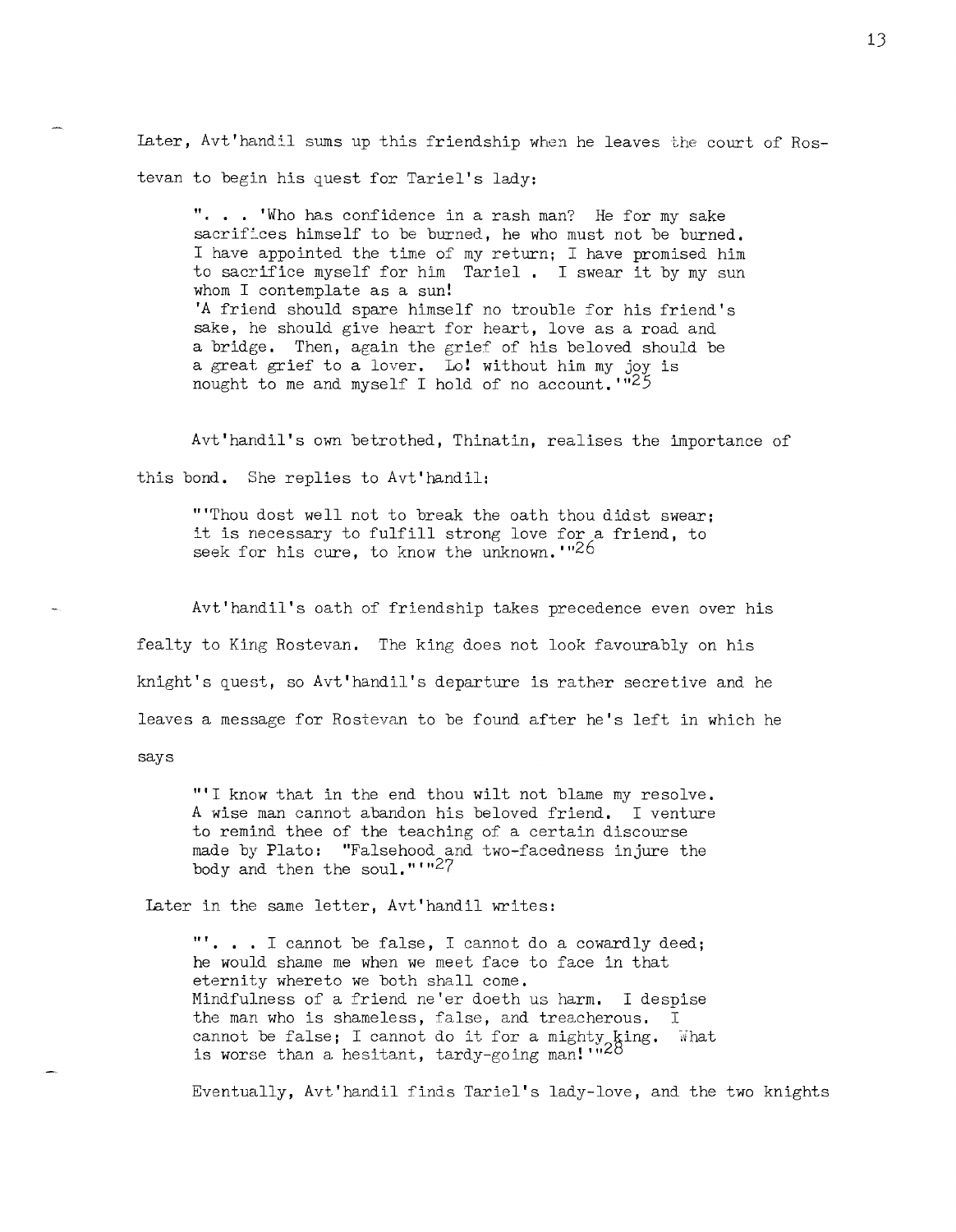plot her reseue. It involves a great battle against supernatural forces, but, of course, the two win the day (almost single-handedly). In the ultimate of happy endings, Avt'handil and Tairel (by now quite sane) marry their respective beautiful maidens and come into their own kingdoms. Mindful, however, of the great of honour in Heroic Friendship, Tariel makes known there are limits even now when, near the end of the romance, he tells Avt'handil:

"'I greatly hate too much fear, respect and ceremony in a friend, I hate unbroken sternness, gloominess; majesty; if one be a hearty friend let him tend towards me; if not, I for myself, he for himself, separation is much better. "29

(This, of course, does not occur with these two friends)

This strong bond of friendship between Tariel and Avt' handil seems much less developed in most of the epics and romances of Western Europe, but the bond still exists. The reason for this could be the increasing presence of Christian ideas ("faith" figures very largely in many Medieval romances, such as the tales of Arthur) or the simple change in literary tastes. Whatever the cause, Heroic Friendship from roughly the Middle Ages on becomes increasingly an ideal of learned philosophy. In such works as the Medieval Niebelunglied, le Morte d'Arthur and the Serbian heroic "epic songs" the ideal of personal honour supercedes the honour of friendship. The Round Table - particularly as depicted by T.H. White in The Once and Future King (in which the philosophy of pacifism and other abstract ideas are the main theme) - show this trend admirably. In fact, in Launcelto, Guinevere, and Arthur we have a prime example of the decline of Heroic Friendship wherein romantic love is dominant (as it is to a much lesser extent in the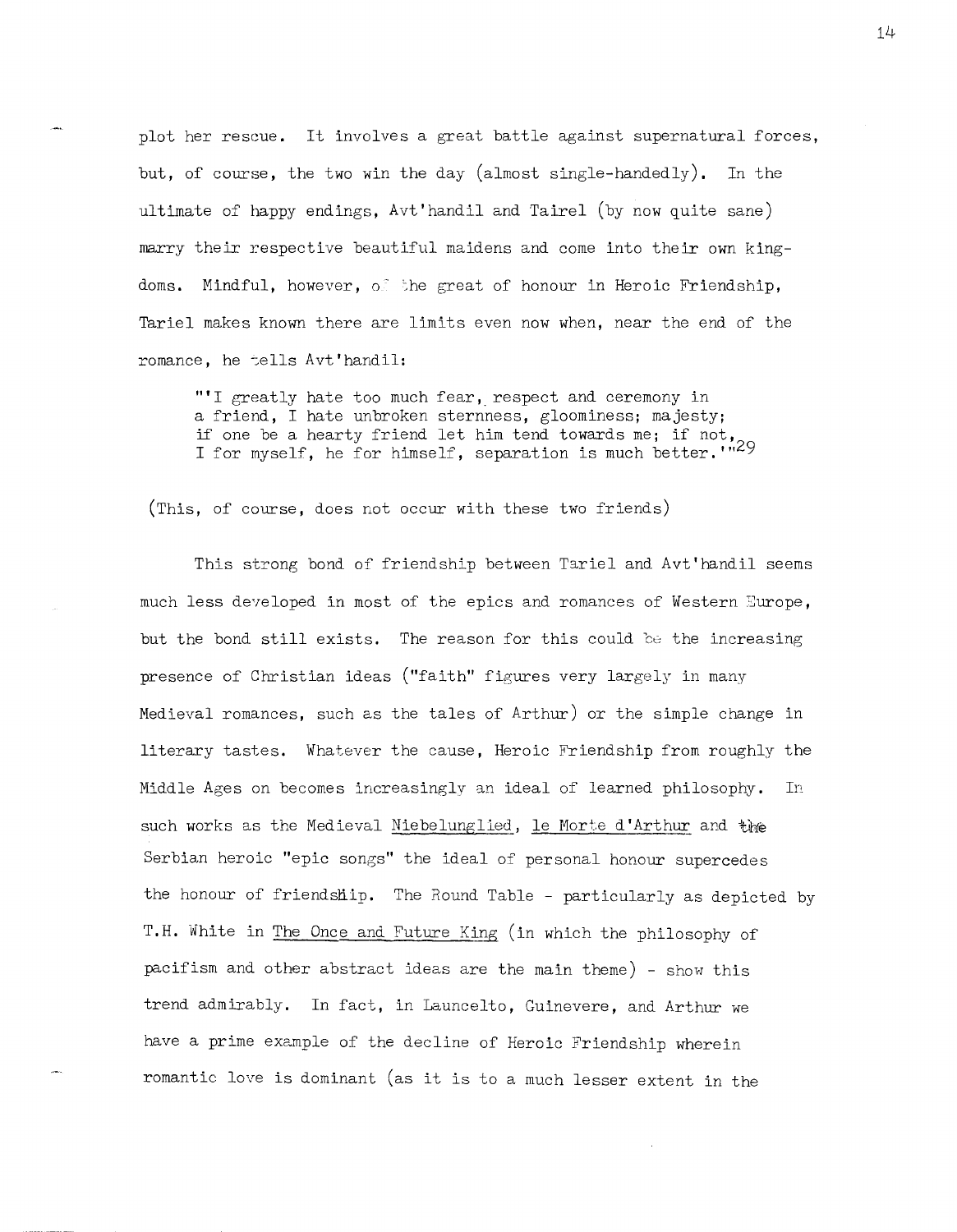tales of the Niebelung's ring, where Fate and revenge seem supreme. This revenge could be taken as vengeance for betrayed trust/loyalty/friendship, but this is still carried out within the setting of "romantic" love). The Arthurian knights as a whole do possess a sort of mass Heroic Friendship (more of a fraternal type than Heroic, however), and within this there are varying cegrees: there is the clannish-ness of the Orkneys, Gawain, Agravaine, Gareth, Gaheris, and Mordred; the utter aloofness of Galahad; and the romantic predilections of Tristram and launcelot. There does exist the friendships of launcelot with several other knights as well as Arthur (I refer here essentially to White's tetralogy, being more familiar with it) such as the youthful Gaheris, which recalls briefly Patroklos and Achilleus. It is significant also that launcelot (in White, at any rate) suffers much torment over what seems to him a betrayal of his friendship with Arthur.

Arthur and his knights, however, present a rather unique problem to considerations of Heroic Frienship. Many of the characters can be linked directly or indirectly with figures of Celtic mythology and yet much of their "development" has very obvious Christian connotations. There is also the tale of the Sangreal and its influence upon everyone. And one must not forget the possible political influence upon the growth of the Arthurian mythos (it has been proposed that Geoffrey of Monmouth was largely inspired - perhaps externally - to attempt a reconciliation or legitimacy to Norman - and hence Anglo-Saxon - rule over the very independent-minded Celts/Britons of Wales). The Nibelung cycle poses much the same problem only it is more obviously mythologically based. The tale of the Nibelung hoard itself underwent much growth (more so than the Arthurian cycle) with the different characters having varying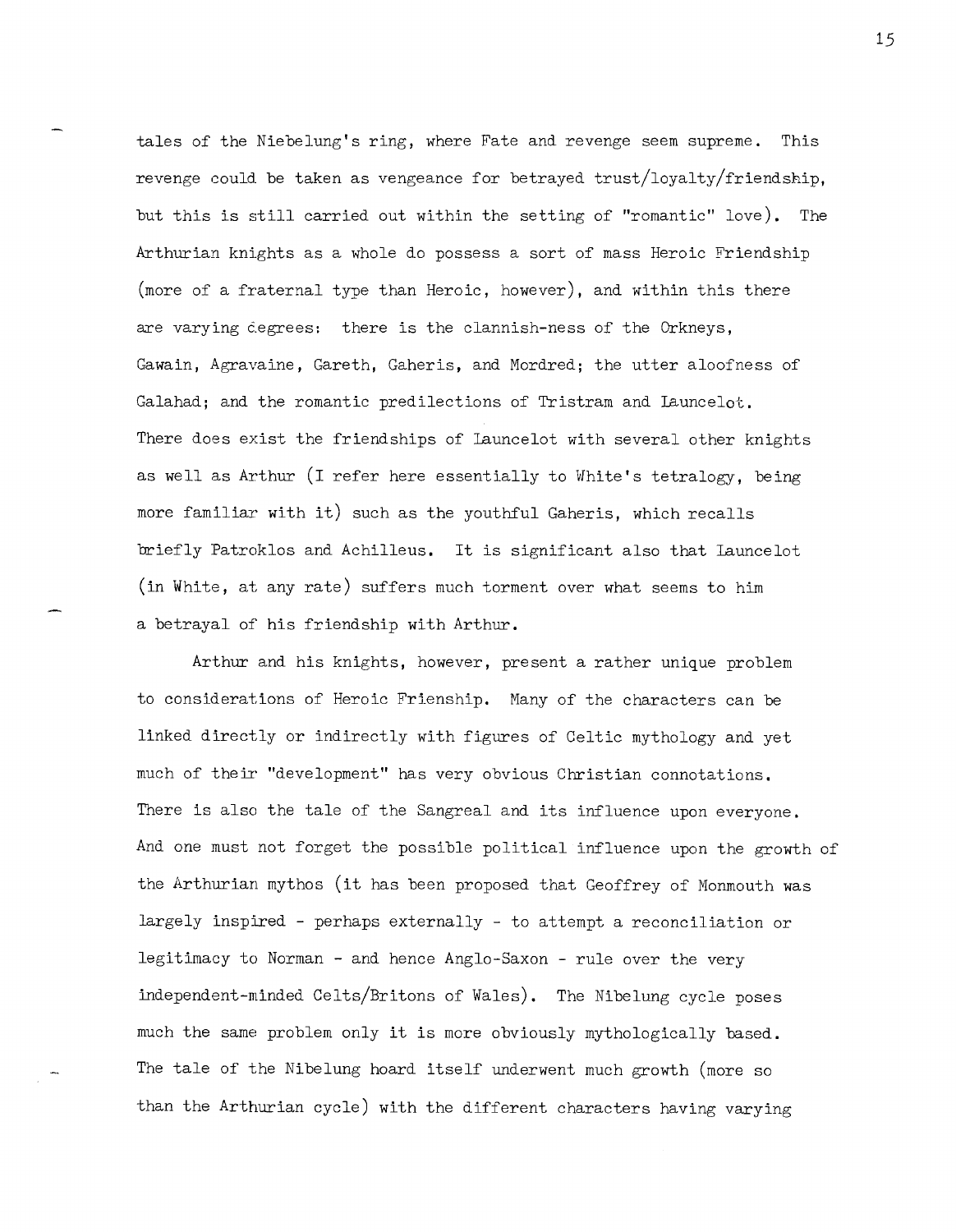personalities in different texts - Hagen is a notable example of this. (In the Arthurian tales, all of the characters are essentially consistent even when the tale is "foreign" to England, such as those of France or the Mediterranean) Hagen's inconsistent personality may rise from his halfelven/dwarvish lineage--it certainly has a direct bearing on his actions in Wagner's opera. In the older romances and mythic stories, Hagen's character - although he is still guilty of complicity in Siegfried's murder - has a greater sense of honour which is displayed in the subsequent series of retributions, and which Wagner omits entirely.

It would seem upon examination of chivalric character, that the knight's sense of honour is derived from the principles of Heroic Friendship, of which Roland and Oliver can be viewed as transitional figures. Certainly the concept of personal allegiance is very much in evidence: Siegfried goes to the court of the Burgundians, launcelot, Palomides, and the Orkneys (though here we should only include Gawaine, Gareth, and Gaheris) travel to Camelot. The growth of modern states at this time no doubt influenced the lessening of this bond to personal allegiance to a sovereign rather than fellow heroes. In the legends of the Amelungs and "Dietrich and Hildebrand," the sovereign is much more a heroic companion than sovereign (while Arthur and Charlemagne are much more sovereigns, though still of heroic stature) and could also be considered transitional. Returning briefly to Roland and Oliver, they most assuredly represent Heroic Friendship - as seen in battle, part of which makes them rather flat characters - but their loyalty to each other is subordinate to their fealty to Charlemagne. This particular factor is one of the main reasons I prefer The Knight in the Panther Skin; while disobeying one's sovereign as Avt'handil does can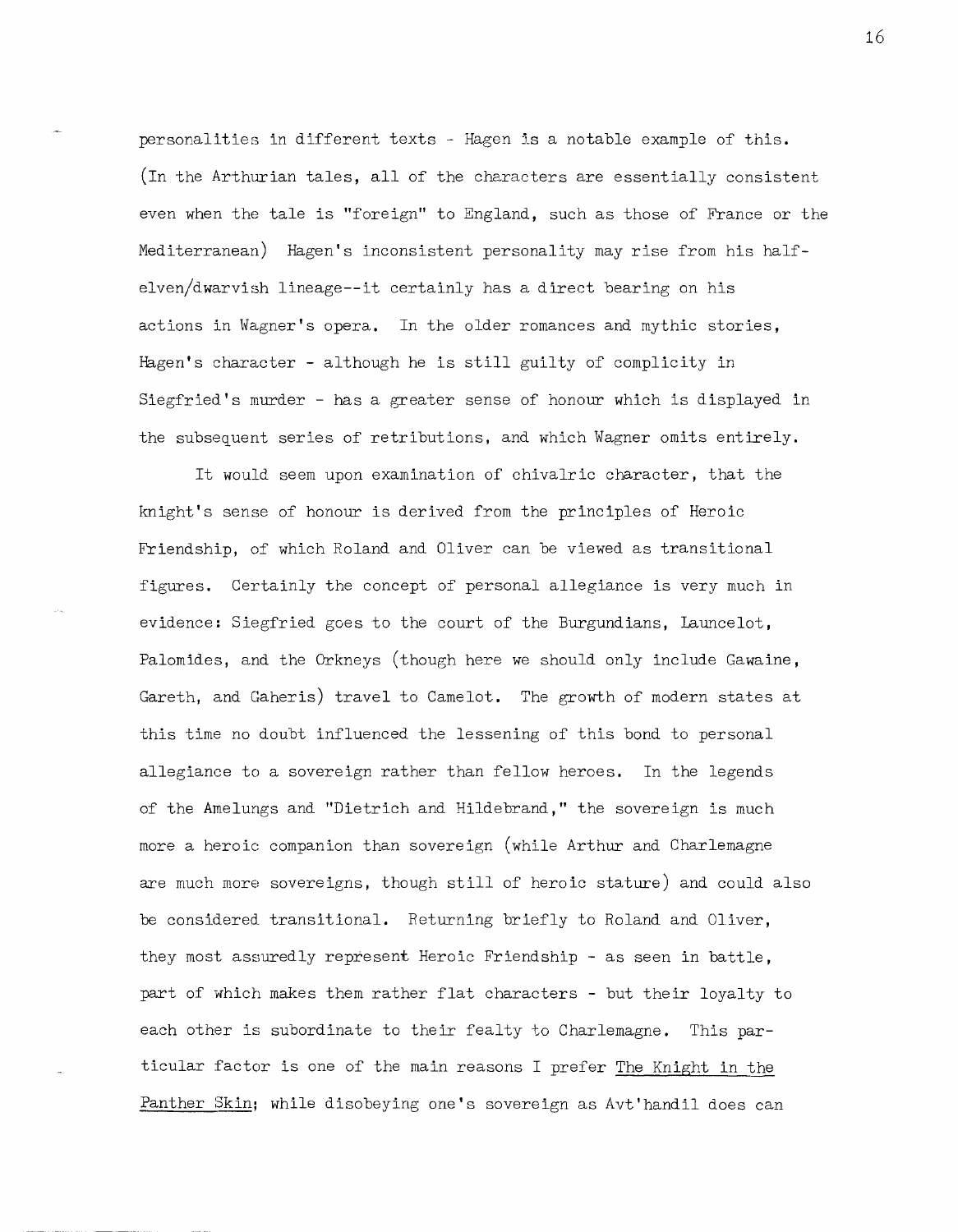imply a lack of constancy, the fact that it is done for a Friend (and the risk of the consequences would certainly have been great) makes the devotion to that Friend seem so much greater and more personal than the image created by Roland and Oliver.

There is a definite reason for the omittance of Eastern literature both in this paper and elsewhere when dealing with Heroic Friendship. While we have seen above that the Central Asian tribes and those farther east by inference had periods relating to the Heroic Age and traditions  $s$ imilar - if not equivalent - to the concept of Heroic Friendship, little epic literature exists to be examined, particularly by this writer. What literature that has come from, say the Mongols, is largely oral literature of epic characteristics but not necessarily "Epic." There are, of course, the epics of India and the Tibeto-Mongolian Gessar of Ling but the tradition of Heroic Friendship seems much less developed in these works. This, no doubt, is due in a large part to basic "Eastern philosophy." There are examples of friendships in these works - Rama and his stepbrother in the Ramayana, and in Gessar of Ling, Gessar (who is sent to earth from heaven) is accompanied by a fellow deity throughout his stay among men. All of these works, however, reflect the concept of obliteration of the individual so important in Hindu and Buddhist philosophy, and this must necessarily limit the development of Heroic Friendship in which the individual is of almost tantamount importance. Perhaps the closest example to Occidental tradition occurs in the Bhagavad-Gita in which Krishna acts as the charioteer of the heroic Arjuna (similar to some of the pairs of comrades in the Iliad); even the limitation of this situation to Krishna's "educating" of Arjuna brings to mind the "elder-youth" relationship of Patroklos and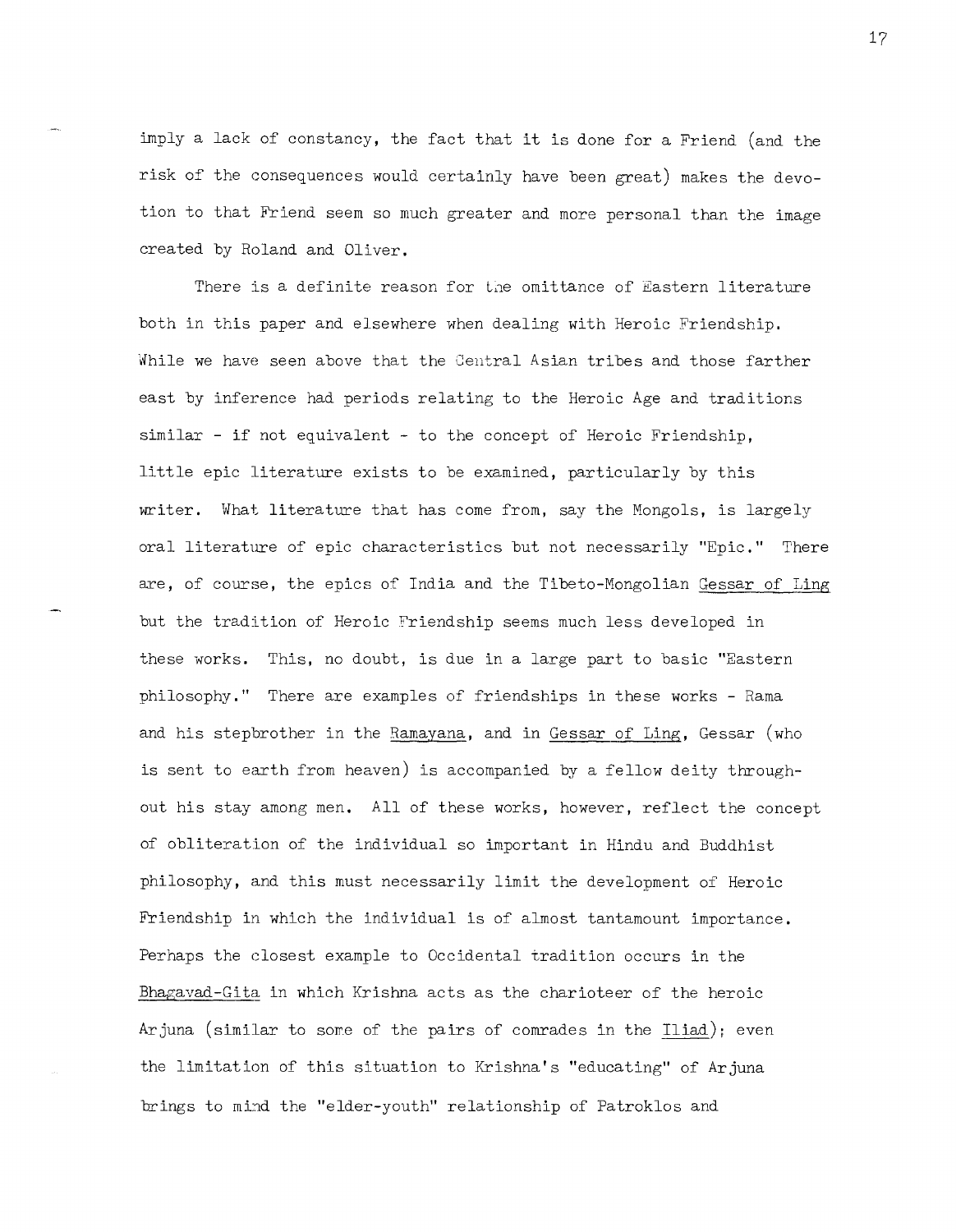Achilleus or the philosophy of Plato (and hence the whole Greek tradition of such friendships).

Heroic Friendship as depicted by Homer and "analysed" by Plato eventually became the topic of a great deal of philosophical consideration (as briefly nentioned above) beginning - roughly - during the High Renaissance-Enlightenment. Two persons that come immediately to mind are Michel de Montaigne and Sir Francis Bacon, both of the last half of the Sixteenth Century (Bacon also extends into the first decades of the Seventeenth), and I shall limit my own considerations to these two. To be sure, the definition of Friendship extolled by these great men is not exactly Heroic, but they (for Montaigne and Bacon are not quite in full agreement) are lagely inspired by the Heroic version and thus merit some mention.

Montaigne's view on the subject of Friendship is strikingly reminiscent of Plato and the Greeks - even to the point of veiled misogyny. In his essay under this title (" $\mathfrak{m}$  Friendship") he states:

"what is more, in sexual love there is but a frantic desire for that which flies from us [shades of Martial!]. . . As soon as it enters into the terms of friendship, that is to say into a conformity of wills, it flages and vanishes. Enjoyment destroys it, as having only a fleshly end and being subject to satiety. [again: shades of Martial!] Friendship, on the other hand, is enjoyed in proportion as it is desired; it is bred, nourished, and increased only by enjoyment, as being spiritual, and the soul becoming refined by practice.

. . . Besides, to tell the truth, women are ordinarily not capable of responding to this communion and felloship, the nurse of this sacred bond; neither does their soul appear firm enough to support the strain of so hard and durable a knot. And, truly, if that were not so, if such a free and voluntary familiarity could be established, where not only the souls might have their complete enjoyment, but the bodies also shared in the alliance, in which the entire man was engaged; it is certain that the friendship would be fuller and more perfect. But the sex has never yet, by any example, been able to attain to it, and, by common agreement of the ancient schools, is shut out from it." $30$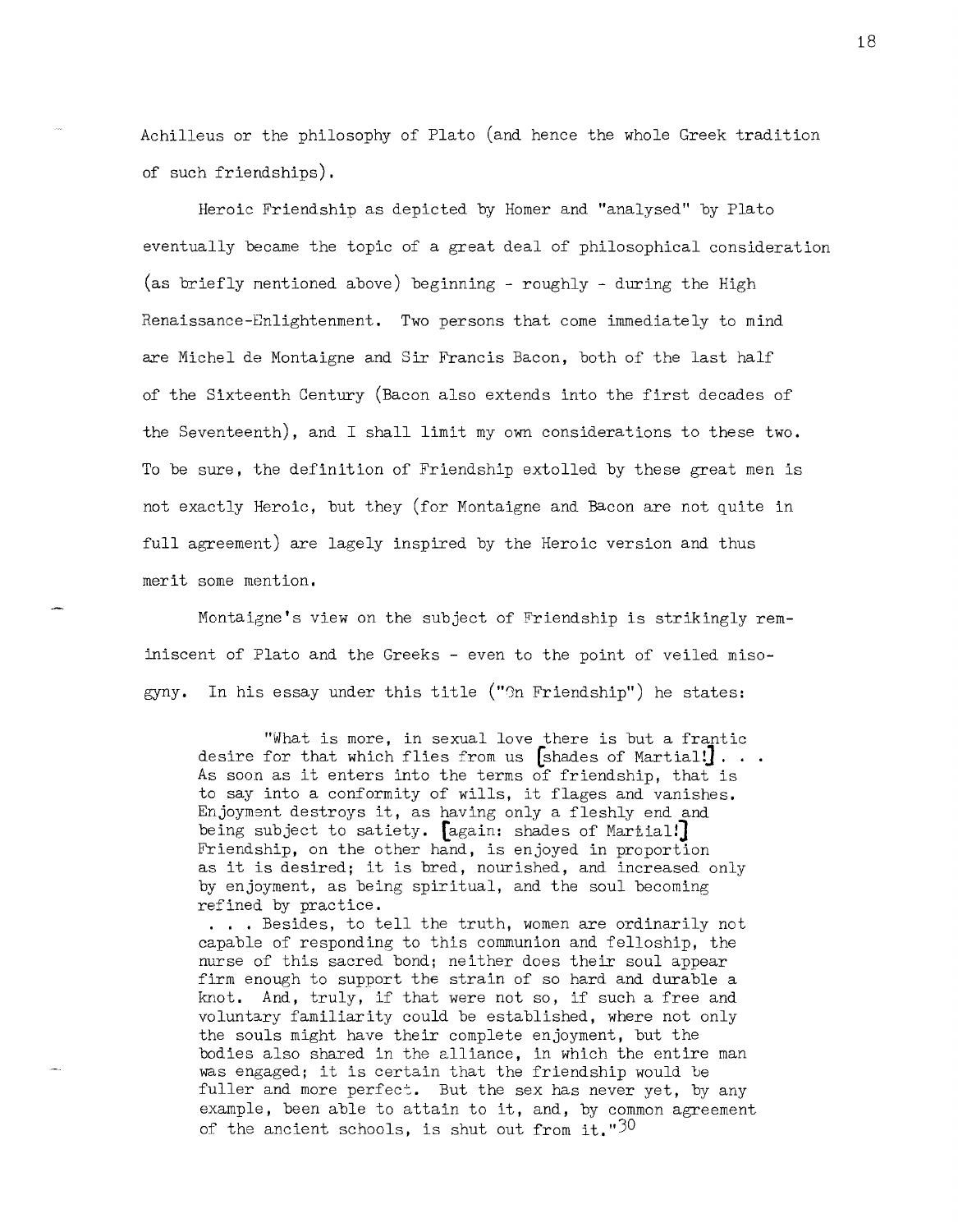Montaignes certainly paralles Heroic Friendship in its sexism, but it is difficult to tell if it is for the same reason; while women rarely hold heroic status in epics, Teutonic literature definitely prevents us from making the exclusion universal. No one can deny Brunhild is "firm of soul" - nor Kriemhild, for that matter. Montaigne does borrow quite obviously from the Greeks and he makes mention of Patroklos and Achilleus themselves as well as Aristotle. Honour in as important, apparently, to Montaigne as it was to the Heroic Friends, but he does allow himself flights of emotion somewhat difficult to imagine among his predecessors (I am not aware, for instance, of communal wives and children).

Bacon, perhaps by virtue of his "stiff-upper-lip" nationality, is much more calm about these things - and decidely less misogynistic. Again, we are told of the detriments of passion (which, unlike Montaigne, 3acon does not specify as sexual): **"A** principal fruit of friendship is the ease and discharge of the fulness and swellings of the heart, which passions of all kinds do cause and induce." $31$  Further, Bacon is more poetic: "For a crowd is not company; and faces are but a gallery of pictures; and talk but a tinkling cymbal where there is no love." $32$ 

If not in letter, then in sentiment Bacon approaches the Heroic more than Montaigne (especially the Friendship depicted in Knight in the Panther Skin):

"But one thing is most admirable . . . which is, that this ccmmunicating of man's self to his friend works two contrary effects; for it redoubleth joys, and cutteth griefs in halfs. For there is no man that imparteth joys to his friend, but he joyeth the more: and no man imparteth his griefs to his friend, but he grieveth the less.  $33$ 

Of course, Montaigne is not far off: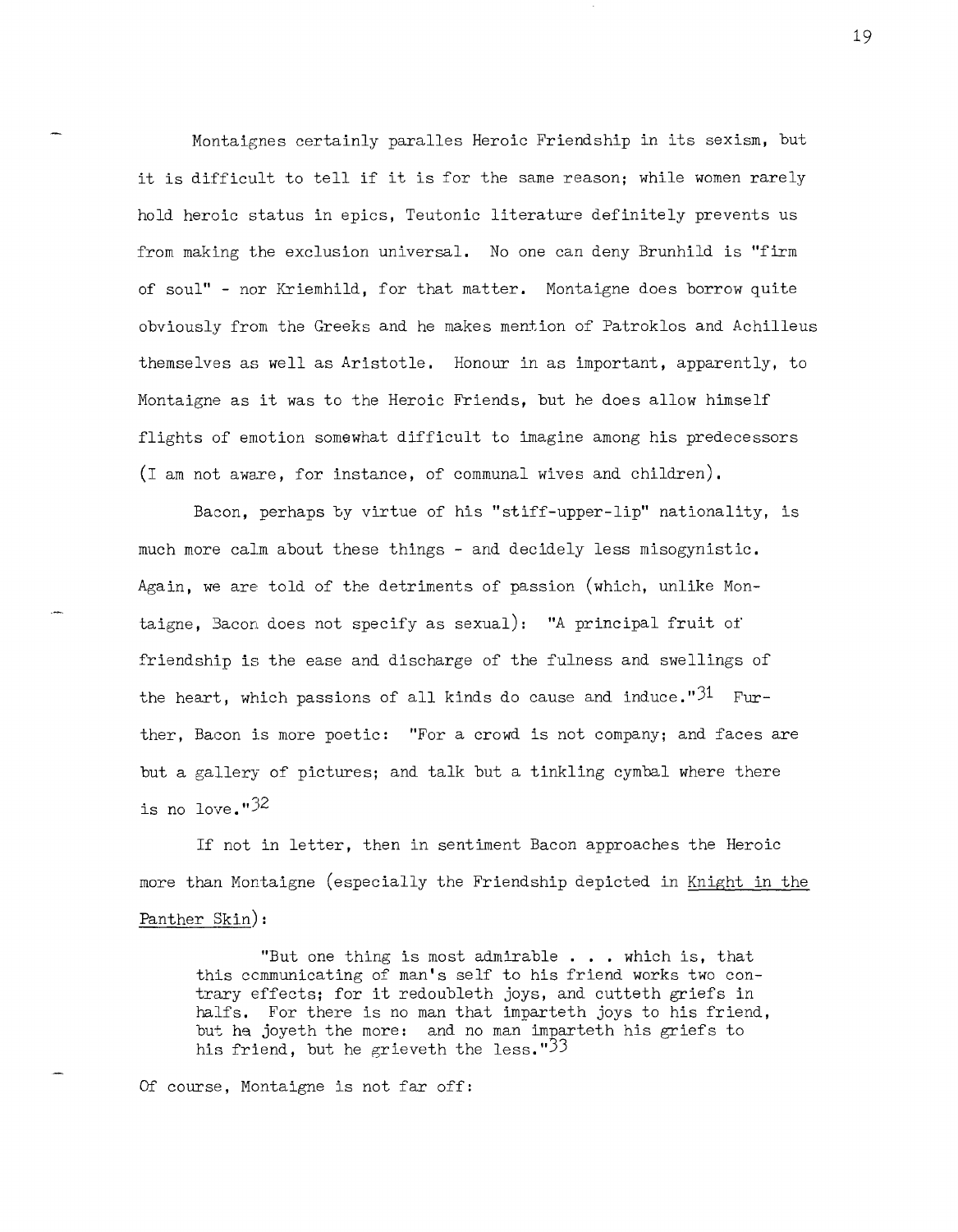"For that perfect friendship of which I speak is indivisible: each one gives himself so wholly to his friend, that there remains to him nothing to divide with another; on the contrary he grieves that he is not double, triple, or fourfold, and that he has not several souls and several wills, to confer them all on the object of his love."<sup>2</sup>

I have purposely left Plato out of this discussion in spite of his great influence on Montaigne and Bacon and the importance in their own right of his dialogues on Friendship/Love. This is because Plato can be discussed succinctly but not briefly; that is, if one is to do him justice. Essentially, Plato views Friendship as expressed in the Symposium and Phaedrus (and inspired, no doubt, by Patroklos and Achilleus) are of a bond whereby Honour, Virtue, and Piety (after a fashion) are instilled and cultivated in the friends (predominantly the younger member - cf. the Homeric heroes - but it is really a mutual influence). It is a bond of love-inspired education that is by no means passionless but largely rational. While Rictor Norton makes the citation to support a sexual viewpoint, the following quote will serve just as well to point out the "non-sexual" aspect Plato considered most important:

"Sidney [Sir Philip Sidney in Defense of Poesy), incidentally, is correct that Plato in the Phaedrus 'authorized' the physical aspects of boy-love. This suggests that we should think of boy-love in three aspects rather than the usual two: spiritual, to be praised; physical, to be condemned; and physical <u>and</u> spiritual, to be condoned."<sup>35</sup>

There may be some confusion here between Norton's "boy-love" and my "Heroic Friendship." Certainly, Plato did not intend such affection to cease upon the "boy's" assumption of manhood. The bond Plato speaks of is one virtually of a life-time, to begin in one's youth (a term much more accurate than Norton's, which has implications certainly not "condoned" by the Greeks). What exists in Plato is basically an analysis of the Friendship of Patroklos and Achilleus (and vice versa).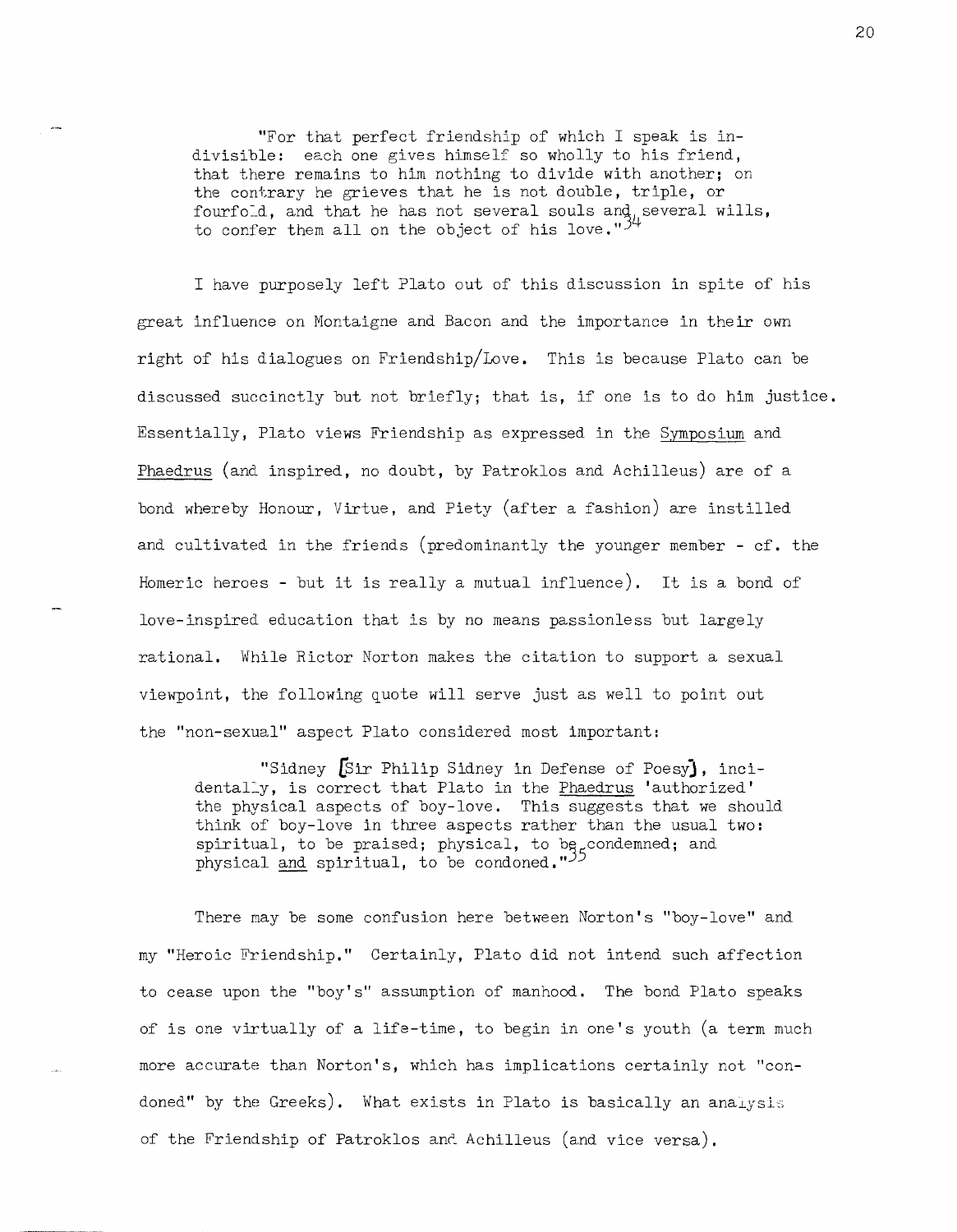Despite Plato's overall opinion of poets, both Homer and Plato are presenting an epitome of a noble relationship. Naturally, not everyone is a hero, and heroes being "larger than life" so must their rlationships be; but then, so is the ideal of Everyman (which, I suppose, is what makes them ideals). I have been attempting in this paper to present an over-view of Friendship between Heroes - Heroic Friendship (obviously, I cannot fully consider every example in every epic or romance of epic scope) with this same purpose in mind. Many of our socail mores are an extension of our mythical heritage, which finds its most widespread expression in "the epic." (or so it seems to me) As an institution, Heroic Friendship need not be between heroes; Frodo Baggins and Sam Gamgee of lord of the Rings fame are most ur-heroic heroes yet they represent one of the finest and most touching examples of Heroic Friendship I've ever come across (which is what makes this fantasy one of my favourite books). Heroes are virtually nonexistent today - in literature and in life - but this need not preclude the existence of Heroic Friendship. Even among heroes what qualifies as Heroic Friendship is the quality of the friendship not just the stature of the friends. Achilleus and Odysseus could not be considered exemplary of Heroic Friendship though both are undoubtedly heroes and could be considered friends of a sort. The quality of the friendship determines the stature of the friends more than the reverse.

". . • then it will appear that it was a sparing speech of the ancients to say, 'that a friend is another himself;' for that (because) a friend is far more than himself." $3^6$  This closing statement of Bacon's essay seems particularly pertinent here, for it sums up very well the calibre of Heroic Friendship as it existed in the works mentioned above. It is more than ample as a closing for this paper, but I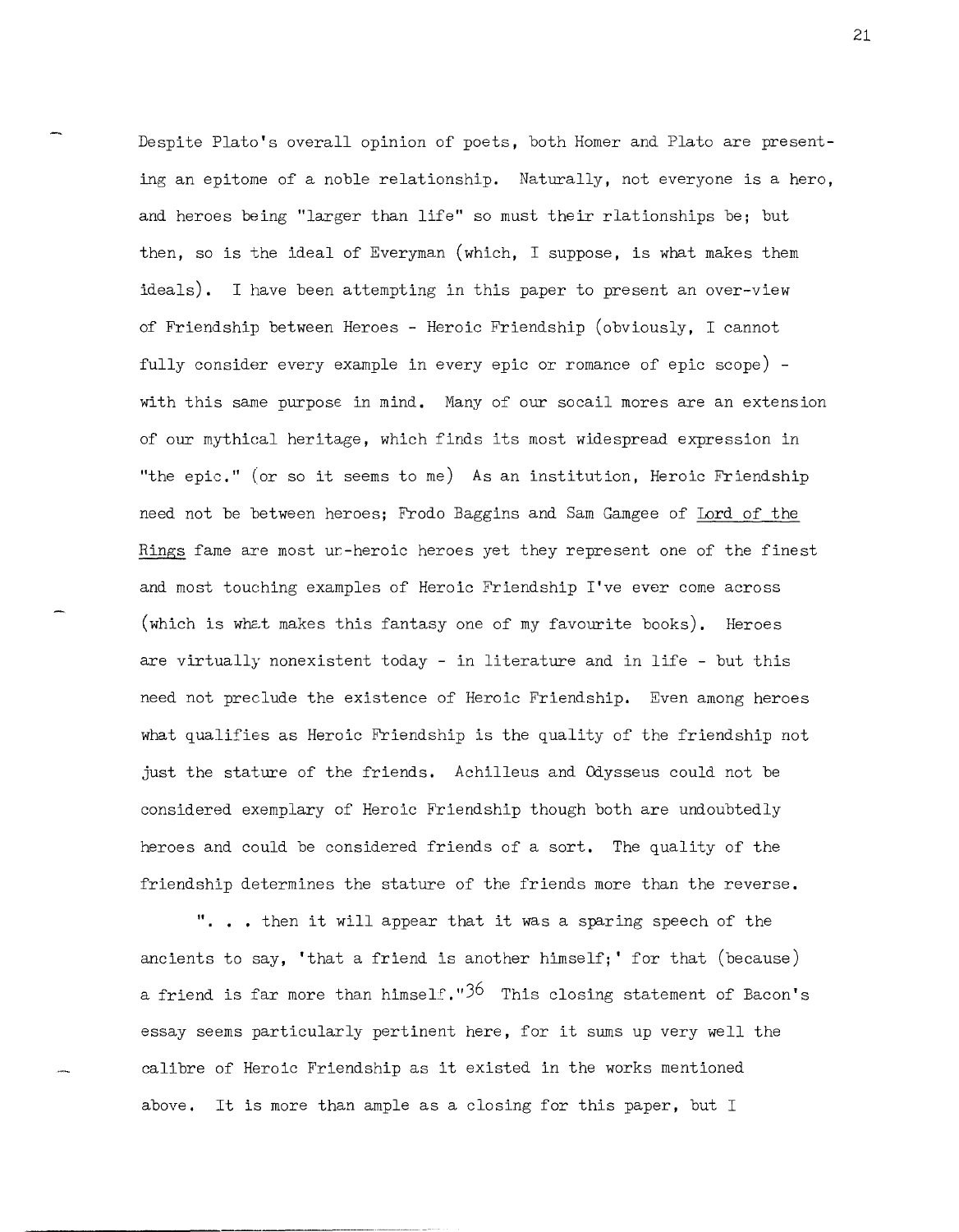should like to bring it to a full circle (something of a worm Orobouros) and end with the oldest English epic (assuming my discussion to have begun with the oldest epic period): Beowulf.

Beowulf fits the pattern of archetypal hero rather well and the poem the pattern of epic even better. Beowulf is, for the most part, a solitary hero and companionship plays a minor role in his life - until old age and the great worm arrive. In his final battle, Beowulf sees for himself and depicts for us the full impact of Heroic Friendship. The worm is too great a task for Beowulf alone; it requires the presence and assistance of his thane Wiglaf. Only together do they succeed in destroying the monster. But, once again, Heroic Friendship ends in separation - Beowulf dies and Wiglaf, almost the spectre of the concept of Heroic Friendship itself, remains:

" • . . Not by the sword Could he quell the monster or lay him low. And Wiglaf is sitting, Weohstan's son, Bent over Beowulf, living by dead. Death watch he keeps in sorrow of spirit Over the bodies of friend and foe."37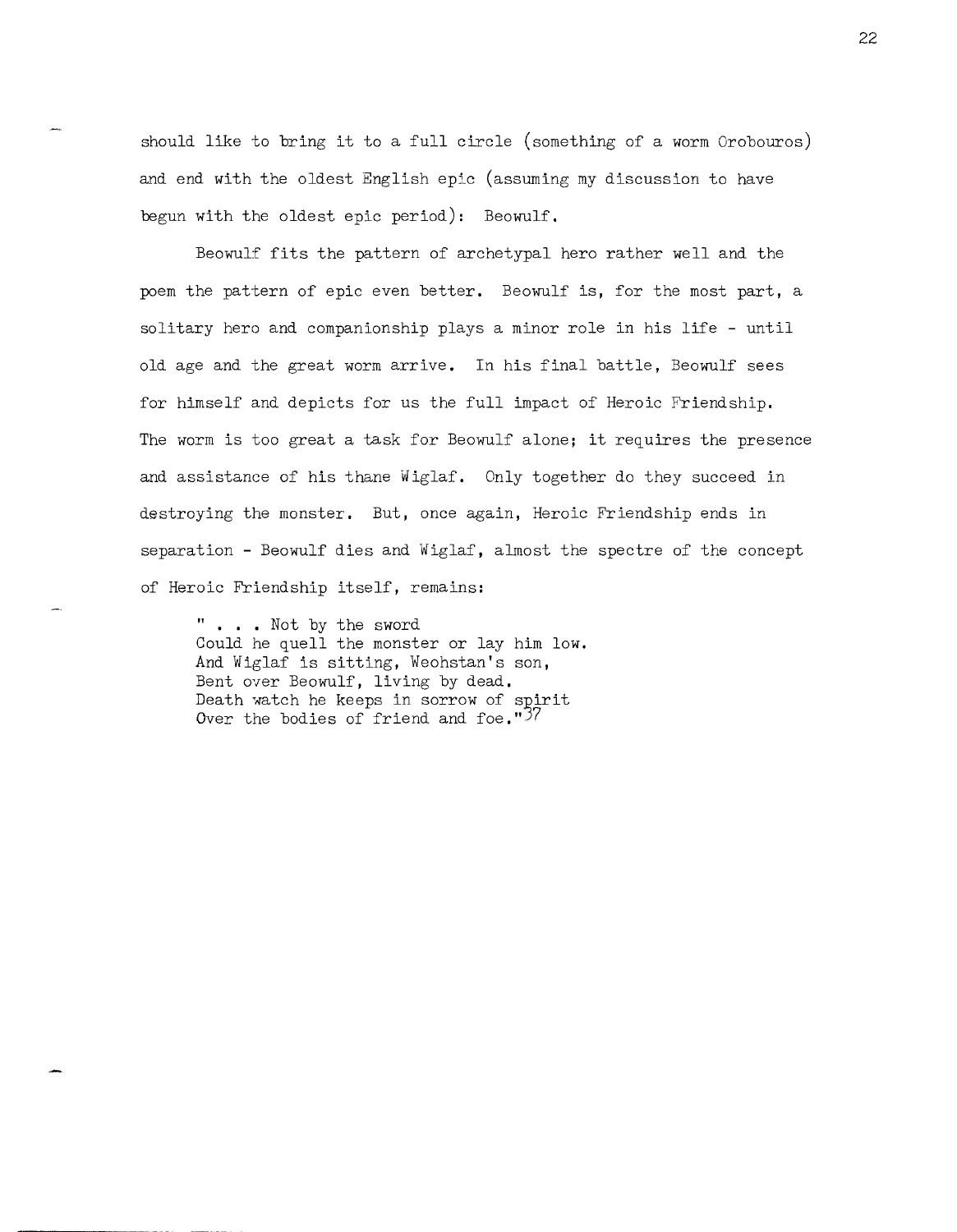## NOTATIONS

 $\bar{\mathcal{L}}$ 

| 1. George Vernadsky, The Origins of Russia (Oxford Clarendon Press, 1959),   |
|------------------------------------------------------------------------------|
| p. 14.                                                                       |
| 2. Ibid. pp. 13-4.                                                           |
| 3. Ibid.                                                                     |
| 4. Ibid. p. 15.                                                              |
| 5. Robert Brain, "Somebody Else Should be Your Own Best Friend", Psychology  |
| Today, October 1977. p. $84$ .                                               |
| 6. Ibid.                                                                     |
| 7. Hector Munro Chadwick, The Heroic Age (Cambridge University Press, 1926), |
| pp. 183-6.                                                                   |
| 8. Ibid. p. 428.                                                             |
| 9. Ibid. p. 429.                                                             |
| 10. Ibid.                                                                    |
| 11. Ibid. pp. 363-4.                                                         |
| 12. Lewis Richard Farnell, Greek Hero Cults and Ideas of Immortality (Oxford |
| Clarendon Press, 1921), p. 139.                                              |
| 13. Rictor Norton, The Homosexual Literary Tradition: an Interpretation      |
| (Revisionist Press, 1974) p. 295.                                            |
| 14.Ibid. p. 139.                                                             |
| 15.Ibid. pp. 58-60.                                                          |
| 16. Ibid. p. 3.                                                              |
| 17. Herbert Mason, trans. Gilgamesh: a Verse Narrative (Houghton Mifflin,    |
| 1971) p. $37.$                                                               |
| 18. Ibid. pp. 41-6.                                                          |
| 19. Ibid. p. 47.                                                             |
| 20.Ibid. p. 66.                                                              |
| 21. Ibid. pp. 79-80.                                                         |
| 22. Richard Lattimore, trans., The Iliad (University of Chicago Press, 1951) |
| Bk. 18, lines $23-34$ .                                                      |
| 23. Ibid. Bk. 18, lines 78-82.                                               |
| 24. Ibid. Bk. 18, lines 314-25.                                              |
| 25. Shota Rustaveli, The Man in the Panther Skin, trans. Marjory Scot War-   |
| drop (literatura da Khelovneba, 1966) quatrains 684-5.                       |
| 26. Ibid. quatrain 688.                                                      |
| 27. Ibid. quatrain 770.                                                      |
| 28. Ibid. quatrain 778-9.                                                    |
| 29. Ibid. quatrain 1464.                                                     |
| 30. E.J. Trechman, trans., The Essays of Montaigne (Oxford University Press  |
| 1927), Bk.I, p. 186.                                                         |
| 31. Mary A. Scott, ed., The Essays of Francis Bacon (Charles Scribner's,     |
| 1908) pp. $118-9$ .                                                          |
| 32. Ibid.                                                                    |
| 33. Ibid. p.123.                                                             |
| $\mathcal{H}$ . Trechman, op. cit. pp. 191-2.                                |
| 35. Norton, op. cit. p. 153.                                                 |
| 36. Scott, op. cit. p. 128.                                                  |
| 37. Charles W. Kennedy, trans., Beowulf (Oxford University Press, 1940)      |
| p.93.                                                                        |
|                                                                              |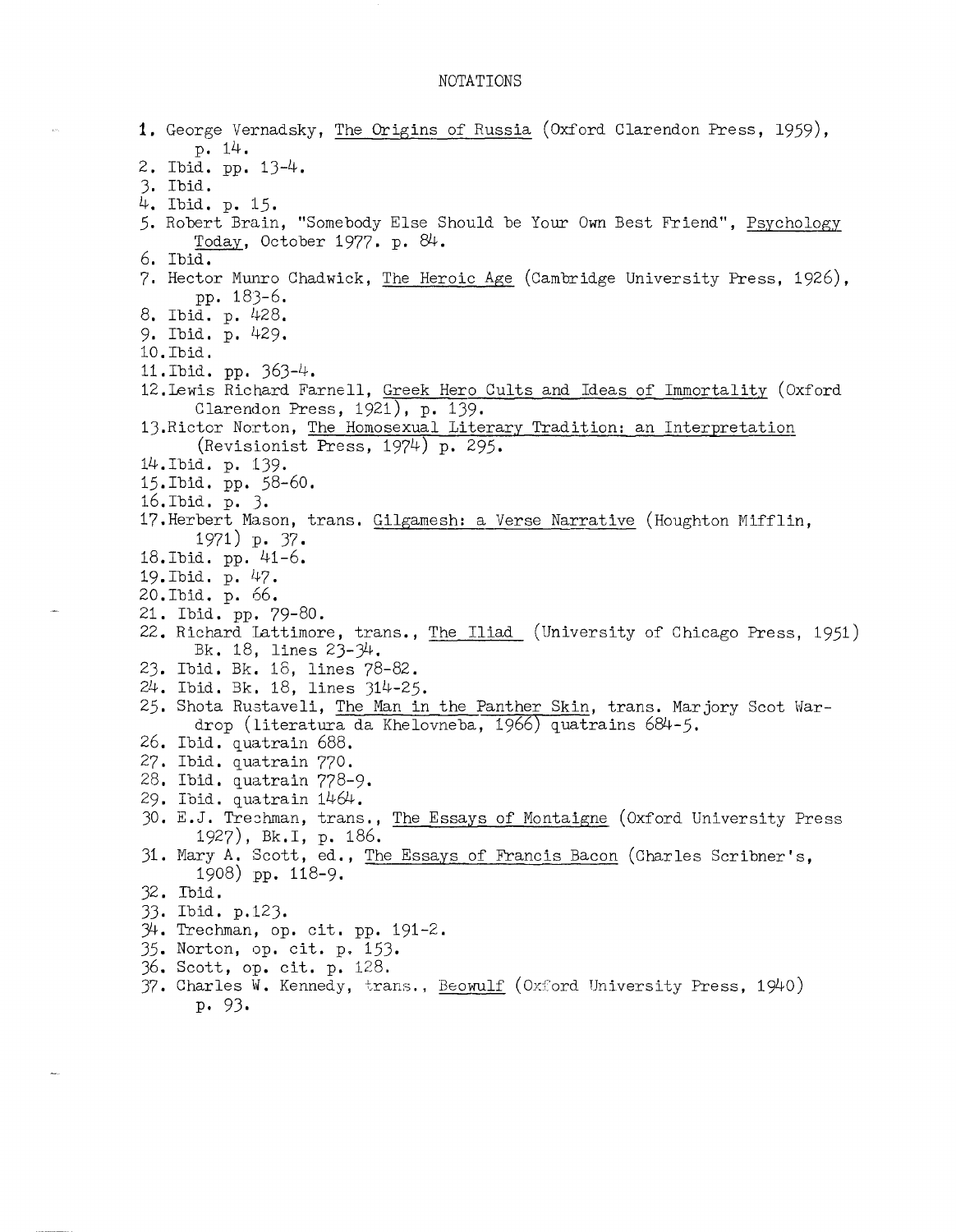## BIBLIOGRAPHY

- Armour, Margaret, trans. The Ring of the Niblung by Richard Wagner. New York: Garden City, 1939.
- Chadwick, Hector Munro. The Heroic Age. Cambridge, England: Cambridge University Press, 1926.
- Farnell, Lewis Richard. Greek Hero Cults and Ideas of Immortality. Oxford: Clarendon, 1921.
- Guerber, H. A., ed. The Book of the Epic. Philadelphia: J.B. Lippincott, 1913.
- Kennedy, Charles W., trans. Beowulf: The Oldest English Epic. New York: Oxford University Press, c1940.
- lattimore, Richard, trans. The Iliad of Homer. Chicago: University of Chicago Press, 1974.
- Magnusson, Erikr, and William Morris, trans. The Volsunga Saga. New York: The Norroena Society of London, 1907.
- Mason, Herbert, trans. Gilgamesh: A Verse Narrative. Boston: Houghton Mifflin, 1971.
- Merwin, W. S., trans. The Song of Roland. New York: Random House, 1970.

Norton, Rictor. The Homosexual Literary Tradition: An Interpretation. Brooklyn: Revisionist Press, 1974.

- Rose, H. J., trans. The Heroes of the Greeks by Karoli Kerenyi. New York: Grove Press, 1960.
- Scott, Mary Augusta, ed. The Essays of Francis Bacon. New York: Charles Scribner, 1908. vol.12.
- Seaton, R. C., trans. Argonautica: The Voyage of the Argo by Apollonius of Rhodes. Cambridge, Mass.: Harvard University Press, 1961.
- Timmer, B.J., trans. Heroic Song and Heroic Legend by Jan de Vries. London, New York: Oxford University Press, 1963.
- Trechman, E. J., trans. The Essays of Montaigne. London: Oxford University Press, 1927.
- Vernadsky, George. The Origins of Russia. Oxford: Clarendon, 1959. Wardrop, Marjory Scott, trans. The Man in the Panther Skin by Shota
- Rustaveli. Tbilisi: Literatura da Khelovneba, 1966.
- Zeitlin, Ida. Gessar Khan. New York: George H. Doran, c1927.